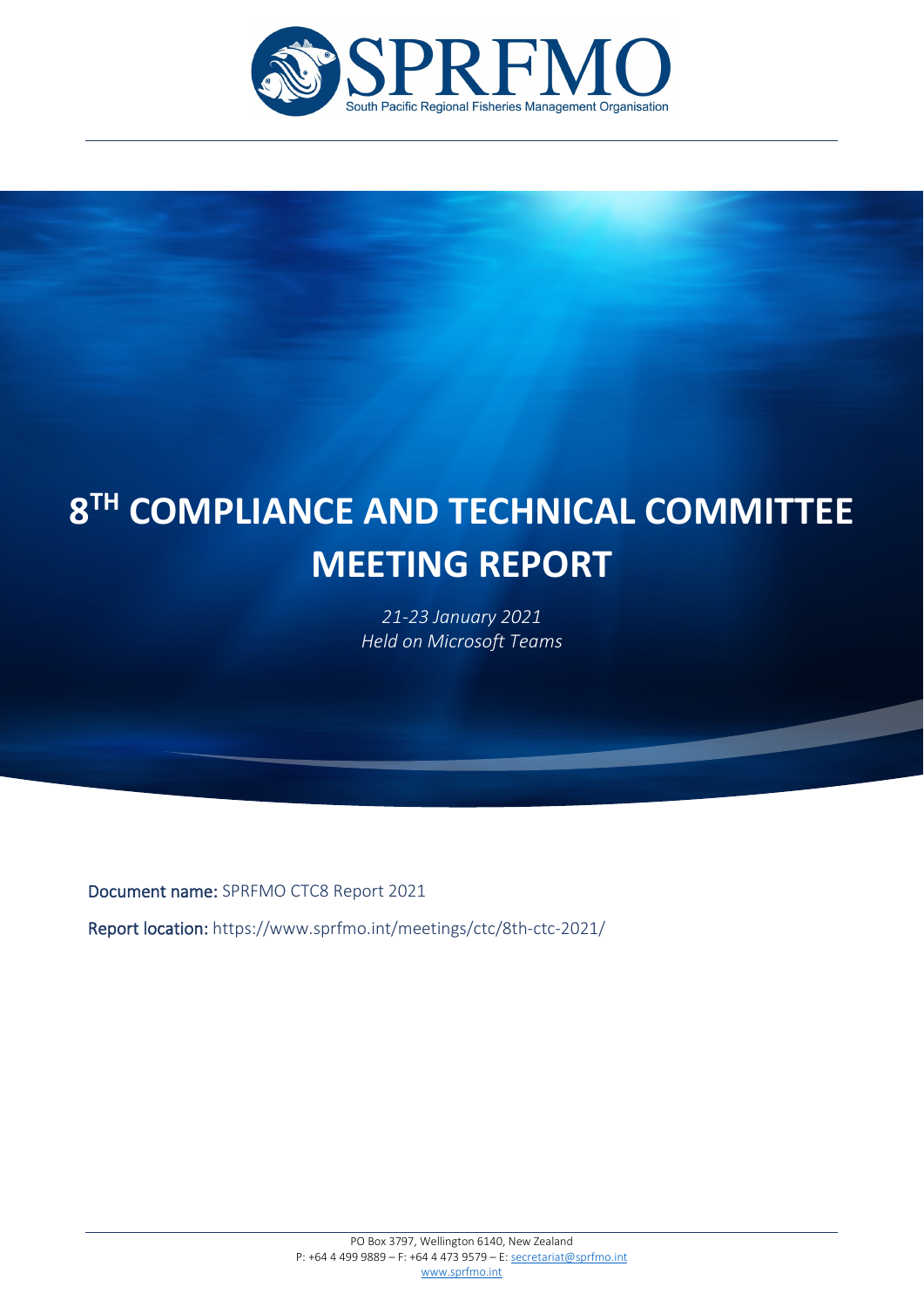

## Contents

| 1.  |  |
|-----|--|
| 2.  |  |
| 3.  |  |
| 4.  |  |
| 5.  |  |
| 6.  |  |
| 7.  |  |
| 8.  |  |
| 9.  |  |
| 10. |  |
| 11. |  |
|     |  |
|     |  |
|     |  |
|     |  |
|     |  |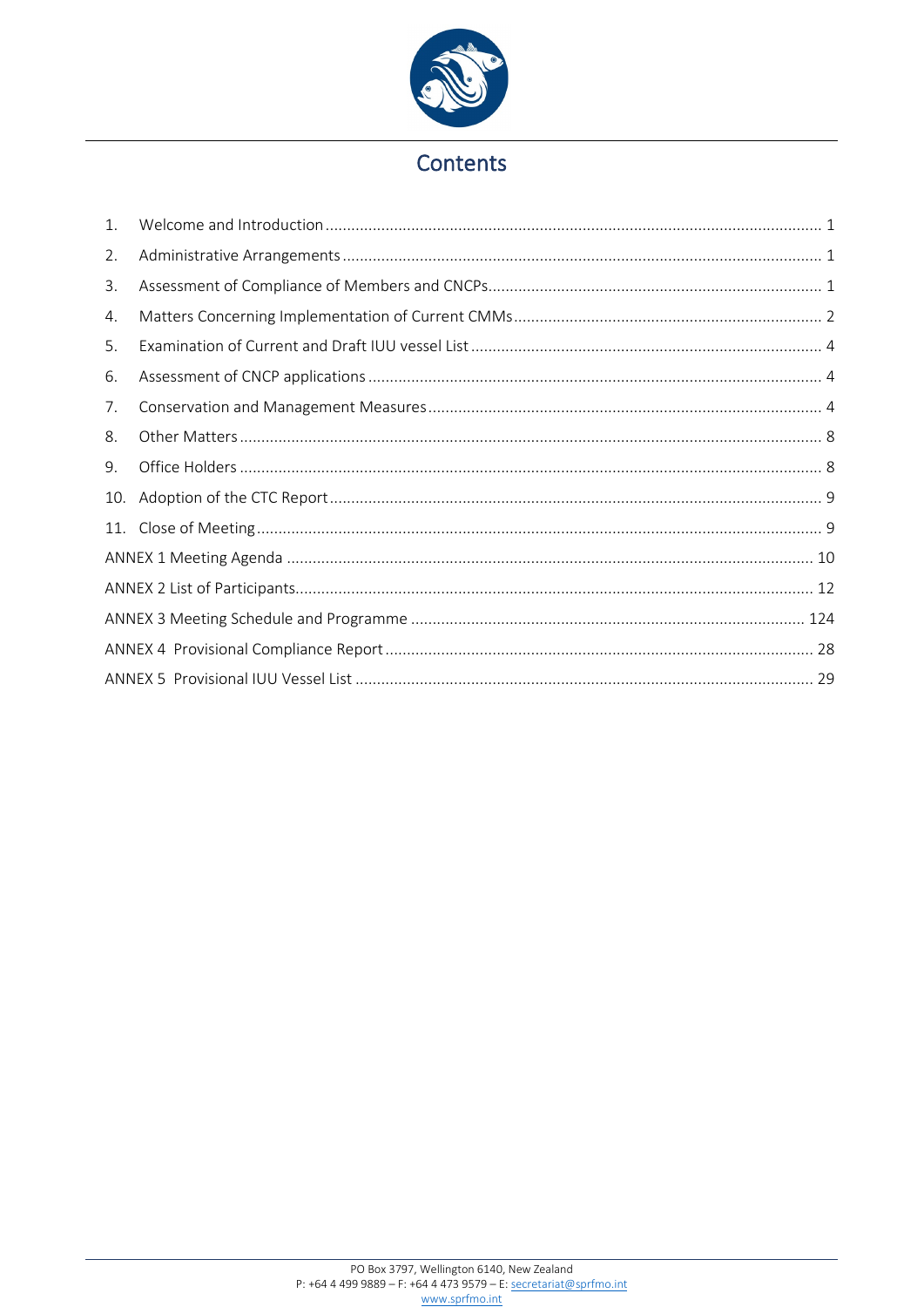

8TH MEETING OF THE COMPLIANCE AND TECHNICAL COMMITTEE

*21 to 23 January 2021*

## CTC8 – Meeting Report

### <span id="page-2-0"></span>1. Welcome and Introduction

1 The Chairperson of the Compliance and Technical Committee (CTC), Mr Andrew Wright (New Zealand) opened the  $8<sup>th</sup>$  meeting of the CTC.

### <span id="page-2-1"></span>2. Administrative Arrangements

#### *a. Adoption of the Agenda*

2 The CTC adopted the agenda (CTC8-Doc01 rev1 and CTC8-Doc02) without modification (Annex 1).

#### *b. Meeting Documents*

3 The Secretariat presented the list of meeting documents (CTC8-Doc03). The list of participants is in Annex 2.

#### *c. Programme and Timetable*

4 The Chairperson presented the provisional timetable contained in COMM9-Doc04. The final programme and timetable are in Annex 3.

#### *d. Rapporteuring and report writing*

5 The Chairperson asked the Secretariat to provide rapporteuring and report writing services for this meeting.

## <span id="page-2-2"></span>3. Assessment of Compliance of Members and CNCPs

#### *a. Consideration of the Revised Draft Compliance Report*

- 6 The Secretariat introduced the revised Draft Compliance Report (CTC8-Doc05 Restricted). The Chair noted that, consistent with paragraph 11 of CMM 10-2020 the Draft Compliance Report had been reviewed before the meeting and late reports had been assigned a default status of "Non-Compliant, No Further Action".
- 7 There were three remaining substantive issues for discussion. Firstly, in relation to the issue of missing transhipment data from Panamanian flagged transhipment vessels, at the time that CTC8-Doc05 was published not all Panama transhipment data had been provided. The Secretariat clarified that Panama had provided the outstanding data prior to the CTC meeting, so the CTC agreed to assign a status of "Non-Compliant No Further Action".
- 8 Secondly, in relation to CMM 14c-2019 (EU Exploratory Toothfish Fishery), there was a potential issue of noncompliance for the European Union as regards the seabird/marine mammal abundance count requirements and the target for observing 25% of hooks hauled for marine mammal, seabird and turtle interactions. The European Union explained that the wording in paragraph 20a) of CMM14c-2019 was unclear, particularly around the word "event", and noted that the observer target was met and even exceeded. The CTC agreed to set the status of "Not Assessed" on the basis of potential ambiguity with the meaning of the word 'event' in this context. The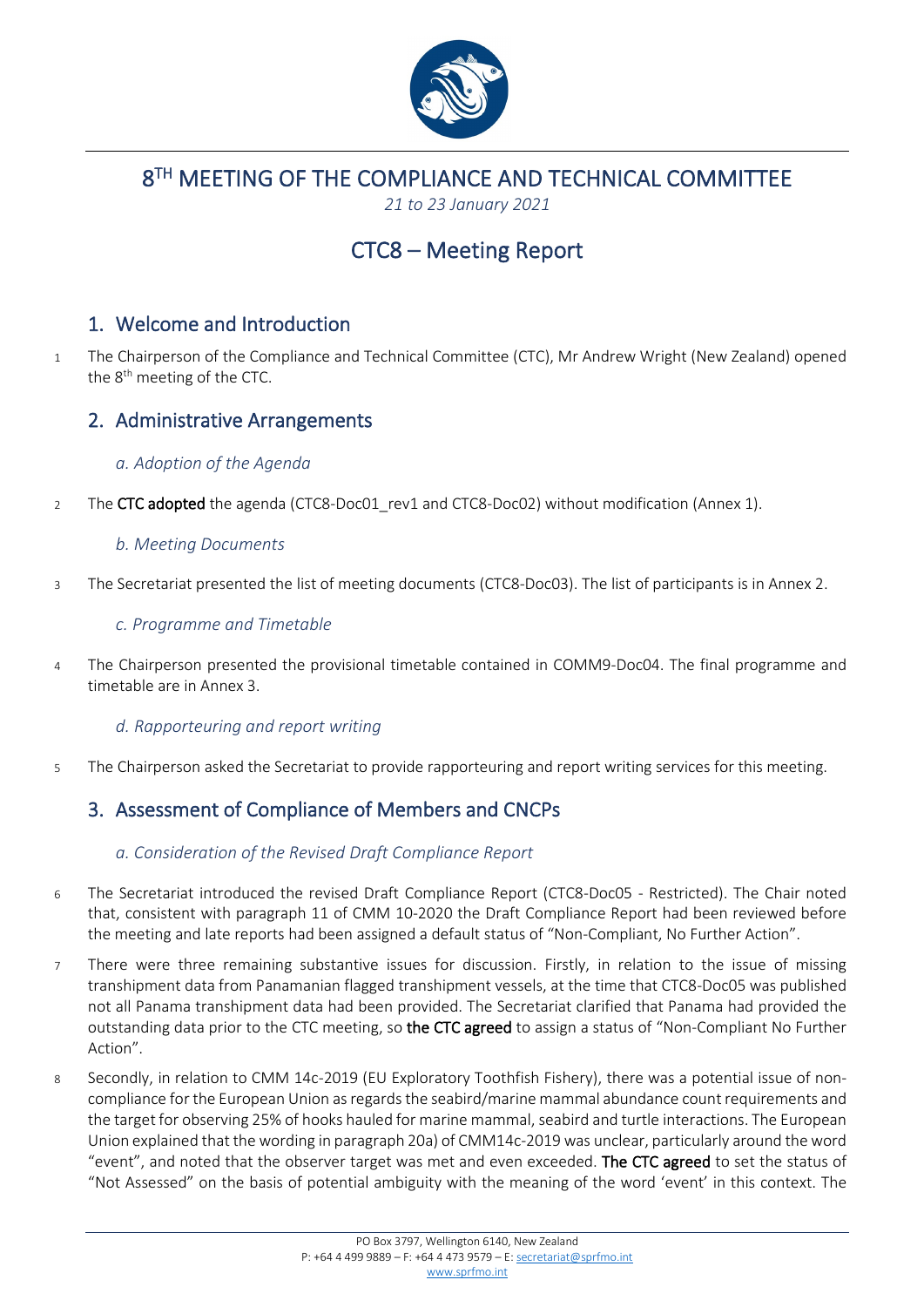

CTC noted that provision had been clarified in the new exploratory toothfish proposal, and that CMM14c-2019 has since expired. The CTC was satisfied that this would prevent the situation from occurring again.

9 Finally, CMM09-2017, Russia had 2 potential compliance issues with paragraph 9 relating to information on seabird mitigation measures and observed seabird interaction data. Russia confirmed that it had provided additional information about the seabird mitigation device used and the number of seabird mortalities in 2019 (zero). However, CTC requested more information about the particular bird baffler used (such as an image of it when deployed). As a follow up action Russia agreed to provide a photograph of the bird baffler in operation before the next Commission Meeting and the CTC agreed to set the status of the issue to "Non-Compliant with a further action".

#### *b. Follow-up actions taken since the last meeting*

10 Document CTC8-Doc04, which reports on actions taken by Members and Cooperating Non-Contracting Parties (CNCPs) in response to compliance issues identified at the previous meeting and recommendations made by the Commission, was taken as read. CTC noted this paper.

#### *c. Development of Provisional Compliance Report*

- 11 The Secretariat developed the Provisional Compliance Report (COMM9-WP08) on the basis of the CTC discussion and the 2021 draft provisional compliance report matrix for consideration by the Commission.
- 12 The CTC expressed its satisfaction for the overall improvement in compliance and adopted the provisional compliance report, the executive summary and the compliance report matrix. The CTC recommended that the Commission adopt the Provisional Compliance Report (COMM9-WP08) shown in Annex 4 as the Final Compliance Report,

### <span id="page-3-0"></span>4. Matters Concerning Implementation of Current CMMs

#### *a. CMM 01-2020 Trachurus murphyi, including exceeding total catch*

13 The Secretariat presented the *Trachurus murphyi* Implementation report (CTC8-Doc08). It was confirmed by the Secretariat that the TAC set out in paragraph 10 of the measure for the stock throughout its range was overcaught again in 2020 (by 3.4%). Many Members expressed concern that this exceeds the advice from the Scientific Committee. The CTC noted this report and also that there was currently a proposal from one member to amend CMM 01-2020.

#### *b. CMM 05-2019 Commission Record of Vessels*

14 The Secretariat presented the Commission Record of Vessels Implementation report (CTC8-Doc07). Korea queried some of the numbers relating to 'active vessels', and the Secretariat reviewed and revised two papers (CTC8-Doc07 rev1 and CTC8-Doc08 rev1) accordingly. China also had some queries that will require follow-up with the Secretariat regarding vessel numbers after the annual meeting. The CTC noted the report and thanked the Secretariat for the preparation of this information.

#### *c. CMM 06-2018 Commission VMS Implementation report*

15 The Secretariat presented the Commission VMS Implementation and operation report (CTC8-Doc08). The CTC thanked the Secretariat for the report and requested more specific information on the issues that had been outlined in the paper. There was discussion among the Members as to the possible causes of the issues, and whether they are issues that the Secretariat, Member or the service provider CLS can help to resolve, or whether changes to the measure are required. Some Members also expressed concern that the VMS issues identified in the report amounted to potential compliance issues. The European Union expressed concern that these issues were discovered only by accident. The CTC agreed on the following recommendations: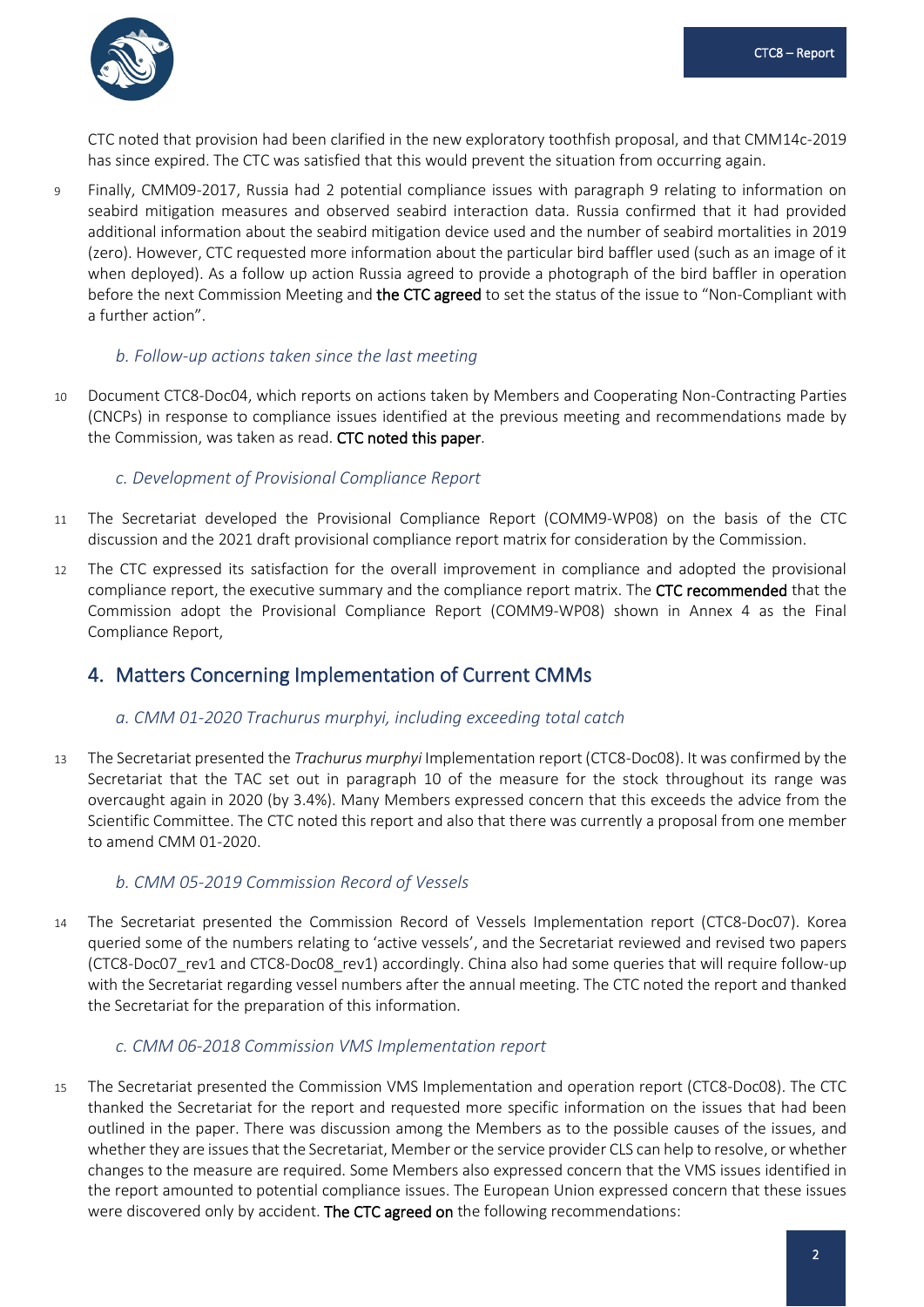

- i. that the Secretariat ensure that future versions of the Commission VMS Implementation and Operation Report contain more detail regarding all identified VMS issues (including those previously identified but not resolved). This should include the nature (including the method of VMS reporting used by the flag State), scope, cause, and potential solution of each identified VMS issue. Where no cause and/or solution has been able to be identified, a troubleshooting approach between Secretariat, Members/CNCP and VMS provider(s) should be proposed to prevent ongoing recurrence of the particular issue. The Secretariat also agreed that issues regarding the SPRFMO VMS that were identified but not explored during the 2020 calendar year also be reported on within next year's VMS implementation report presented at CTC 2022.
- ii. that the Secretariat prepare a workplan prior to CTC9 to guide an effective VMS review process in 2023. This workplan should at least provide for a systematic review of previously identified VMS issues, consider whether the Commission VMS is achieving its agreed purpose and principles, and support the continued development of the Commission VMS.

#### *d. CMM 07-2019 Port Inspection Implementation report*

16 The Secretariat presented the Port Inspections Implementation report (CTC8-Doc09). As regards to the Secretariat's suggestion to add clarity in the CMM regarding the prior notification (paragraph 11), port inspections (paragraph 15) and the inspection procedure (paragraph 22), some Members noted that only the provision related to the notification procedure required further clarification, in particular as regards how to proceed when notable differences are identified between the values for "Declared Quantity Offloaded" and the "Quantity Offloaded". There was support for an intersessional working group to clarify this matter, which the European Union offered to chair. It was suggested that this working group prioritise issues regarding reporting and data discrepancies. The report was noted by CTC.

#### *e. CMM 16-2019 SPRFMO Observer Programme*

- 17 The Secretariat presented the SPRFMO Observer Programme Implementation Report (CTC8-Doc10\_Rev2). The European Union recalled that the Observer Programme is an obligation under Article 28 of the Convention and noted that it had provided a grant of 125,000 euro to SPRFMO to support the accreditation of the national Observer Programmes of Members and CNCPs. The CTC thanked the European Union for providing a voluntary contribution to support the accreditation programme and the Chair reminded Members that funding is also available in 2021.
- 18 The CTC noted that MRAG, the SPRFMO Commission's Observer Programme Accreditation Provider, had provided a favourable Final Evaluation Report on the Observer Programmes of Australia, New Zealand and Chile.
- 19 CTC recommended that under paragraph 33 of CMM16-2019 the Commission adopt the Final Reports of the SPRFMO OP Accreditation Evaluator and grant accreditation to the Observer Programmes of Australia, New Zealand and Chile. It was noted that the accreditation processes this year had very tight timelines for Members to do a great deal of work, and it was hoped that process changes could lead to a better experience in future years.
- 20 Australia submitted a COMM9-WP04 proposing several amendments to CMM16-2019 (Observer Programme) with the aim of supporting a more efficient and equitable SPRFMO OP Accreditation process for all Members, CNCPs and service providers. The CTC recommended that the Commission further discuss this to ensure the process could be improved for future accreditations.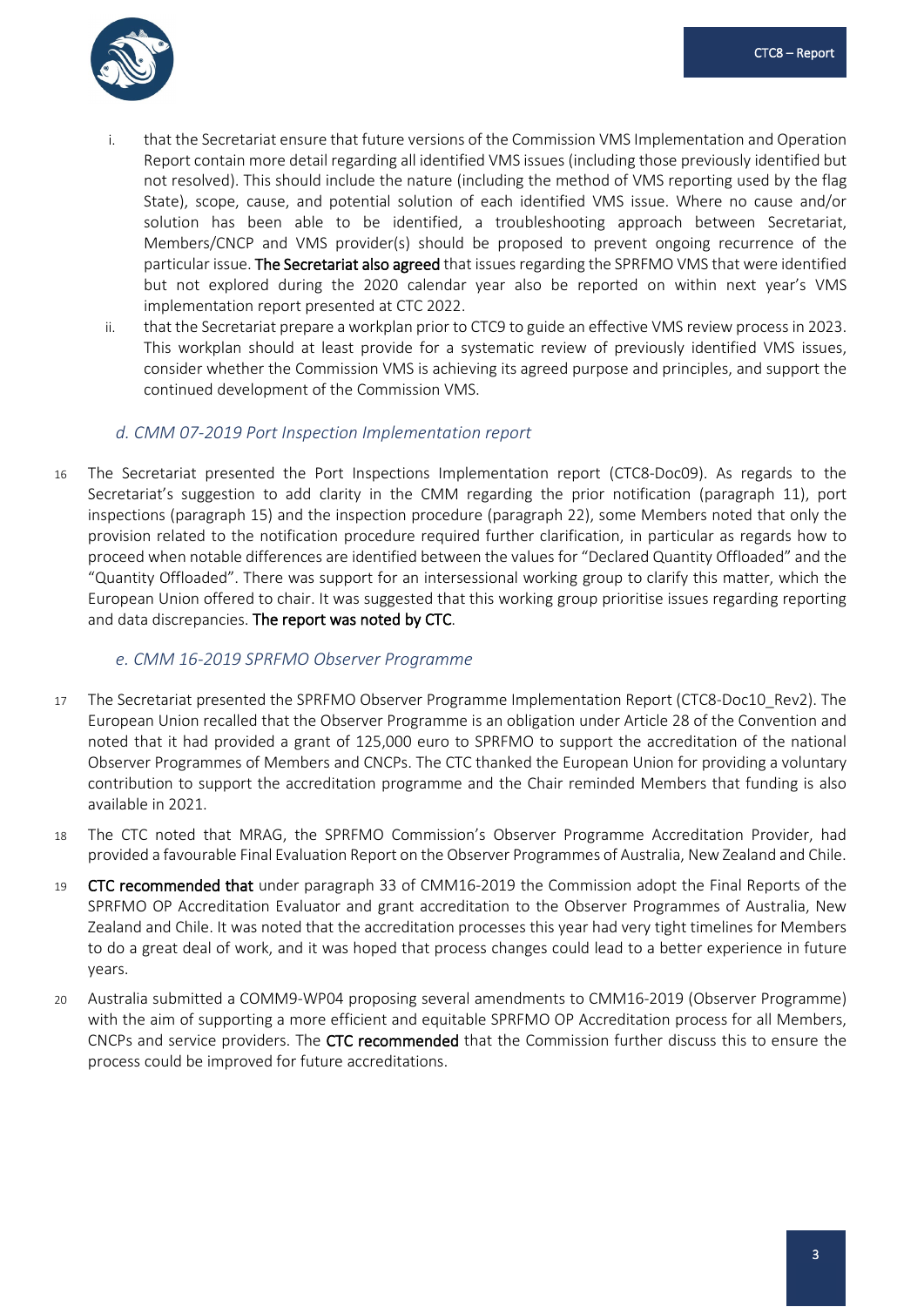

## <span id="page-5-0"></span>5. Examination of Current and Draft IUU vessel List

#### *a. 2021 Draft IUU Vessel List*

- 21 In accordance with CMM 04-2020, paragraph 9, the CTC examined the Draft and the Current IUU Vessel Lists as well as the additional information provided in accordance with paragraphs 5 and 8 of CMM 04-2020 (CTC8-Doc11 – restricted).
- 22 The CTC discussed the Chinese vessel RUNDA 613, which was included on the Draft IUU List. It was explained by China and subsequently confirmed by the Secretariat that it was a technical error in reporting the vessel as RUNDA 613 when in fact it was the authorised vessel RUNDA 618. The CTC noted that supporting documents were in Chinese and asked that China provide the requested translations in the official language. When these were provided the CTC agreed to remove the RUNDA 613 from the draft IUU Vessel List on the basis that the supporting documents demonstrated that there was no opportunity for the vessel to engage in IUU fishing activities.

#### *b. Current IUU vessel List*

- 23 The CTC considered the request of Angola to remove the BELLATOR (IMO 9179359) from the current IUU Vessel List. For consistency with the CTC's practice, Members noted that some supporting documents were in Portuguese and the CTC asked Angola to provide English translations. Members noted that they required more detail, in particular to support their assessment of paragraphs 21a, b and c (ii) of CMM 04-2020. This information (in English) was provided and circulated to Members. Many Members felt that the information provided by Angola was comprehensive and had demonstrated Angola's genuine cooperation. However, one Member requested written confirmation from Angola that the shareholders of the new owner were not involved in IUU related issues and that no vessels owned or operated by the relevant company fishing under other flags or in other waters are involved in IUU fishing activities.
- 24 The Chairperson noted that, as there was no consensus on this matter, the CTC could not recommend to remove the BELLATOR from the SPRFMO IUU vessel list. The CTC referred this to the Commission for further discussion.

#### *c. Development of a 2021 Provisional IUU Vessel List*

25 As a result of CTC considerations, there are no vessels on the 2021 Provisional IUU Vessel List. However, the CTC recommended that the Commission give further consideration to the request from Angola to remove the BELLATOR from the current IUU Vessel List once the written information from Angola is received.

#### <span id="page-5-1"></span>6. Assessment of CNCP applications

- 26 The CTC considered three applications from Panama, Liberia and Curaçao for CNCP status against the criteria set out in paragraph 3 of Decision 02-2018, as contained in document CTC8-Doc12. The Chair noted that all three CNCPs had made their voluntary contributions and had explicitly agreed to high seas boarding and inspection provisions.
- 27 The CTC recommended that all three applications be accepted.

#### <span id="page-5-2"></span>7. Conservation and Management Measures

- *a. Amendments to current CMMs:*
- 28 Due to time constraints, The CTC Chairperson invited all proponents to briefly introduce their proposals and allowed time for initial comments. The CTC Chairperson indicated that, given time constraints and the high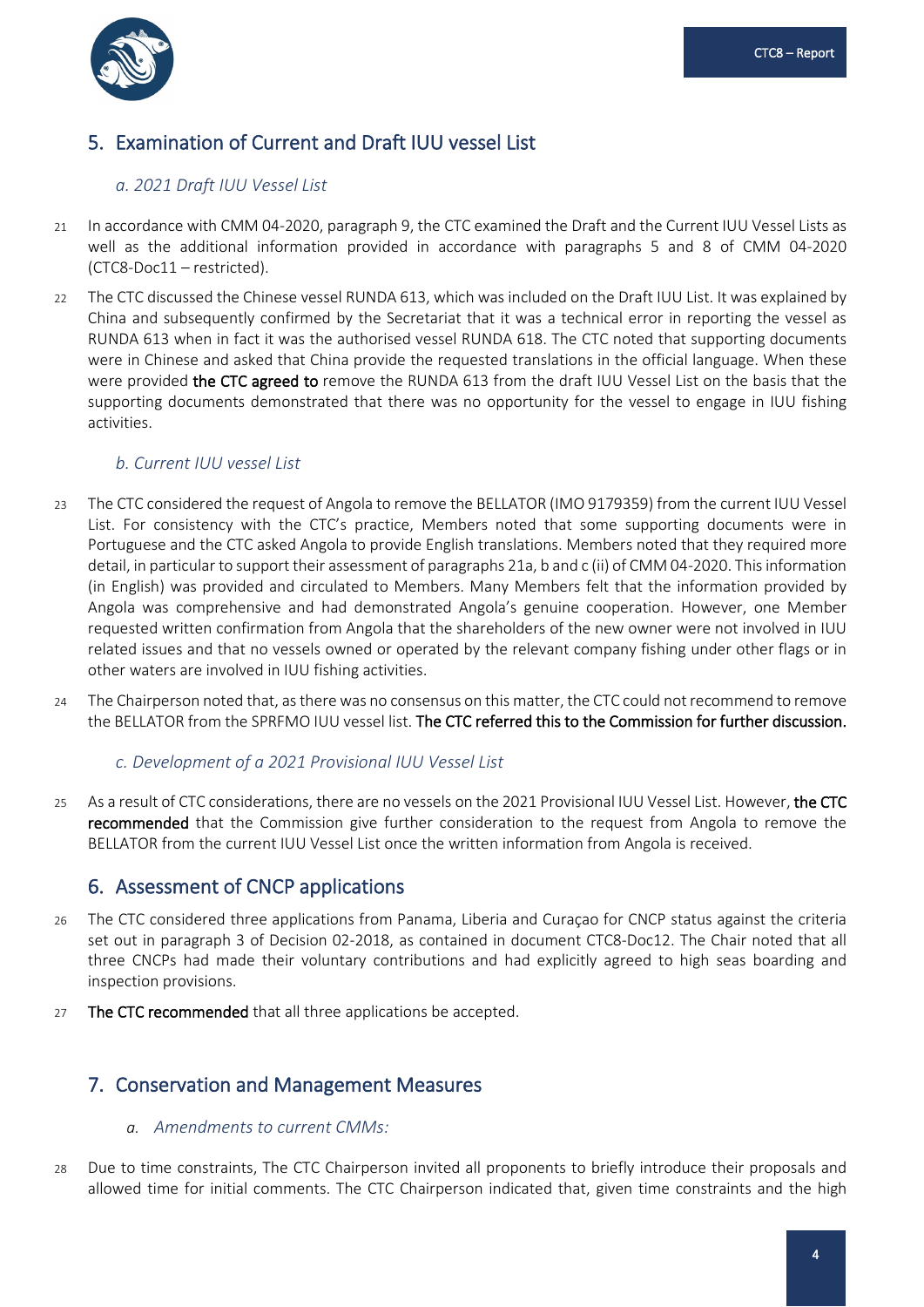

number of proposals that the CTC could consider recommending that all proposals (unless withdrawn) could be forwarded to the Commission for further work.

#### *CMM 01-2020 Trachurus murphyi (*COMM9-Prop01*)*

- 29 Peru introduced its proposal to amend *CMM 01-2020*. Members indicated that they could not support it because it sought to remove requirements that are focussed on achieving increased transparency and accountability with respect to the compatibility of Jack mackerel measures inside Areas of National Jurisdiction and those of SPRFMO are compatible. Members indicated that the paragraphs that were proposed for deletion were important to improve compatibility and noted that a considerable amount of time had been spent negotiating them last year. Peru noted for the record that they did not support the amendments at COMM8 as evidenced by their vote against adoption and the 2 statements they made that are appended to that report and has presented national conservation measures that are compatible with those of the Convention and, amongst other points raised, Peru expressed its disagreement with what is stated in paragraph 27 of CMM01-2020 where it says that "States that have not given their express consent under Article 20 paragraph 4(a)(ii) […] to agree" to what is stated in literals a), b), and c), when Peru has clearly stated its disagreement with that arrangement, and had voted against it in 2020.
- 30 The CTC recommended that this proposal be forwarded to the Commission for its consideration.

#### *CMM 03-2020 Bottom Fishing (*COMM9-Prop02*)*

- 31 Australia introduced its proposal to modify CMM 03-2020. Australia explained its ambition to implement the UN General Assembly Resolutions which called for the prevention of significant adverse impacts on vulnerable marine ecosystems. Australia also noted the Scientific Committee identified a range of uncertainties and recommended additional precaution. Australia explained that due to the meeting constraints it had only sought to respond to this by ensuring that the Scientific Committee was not limited in its considerations following an encounter and to lower the VME thresholds but recognised further work would be needed. Recognising that multiple proposals had been submitted, Australia explained that New Zealand, Australia, European Union and the United States of America are working to make progress on a consensus text. Australia noted that a revised version of the proposal COMM9-Prop02 rev1 had been circulated which demonstrated progress in these discussions.
- 32 The CTC recommended that this proposal be forwarded to the Commission for its consideration.

#### *CMM 03-2020 Bottom Fishing (*COMM9-Prop03*)*

- 33 The European Union noted that their Proposal had the same aims as Australia's, notably to address on-going uncertainties in the predictions of the habitat suitability model and to ensure the protection of VMEs from Significant Adverse Impacts (SAI), and noted that discussions were continuing with other delegations.
- 34 The CTC recommended that this proposal be forwarded to the Commission for its consideration.

#### *CMM 03-2020 Bottom Fishing (*COMM9-Prop04*)*

- 35 New Zealand noted that their Proposal also had the same aims, but took a different approach, focussed on spatial management and that they were continuing to engage with other delegations.
- 36 The CTC recommended that this proposal be forwarded to the Commission for its consideration.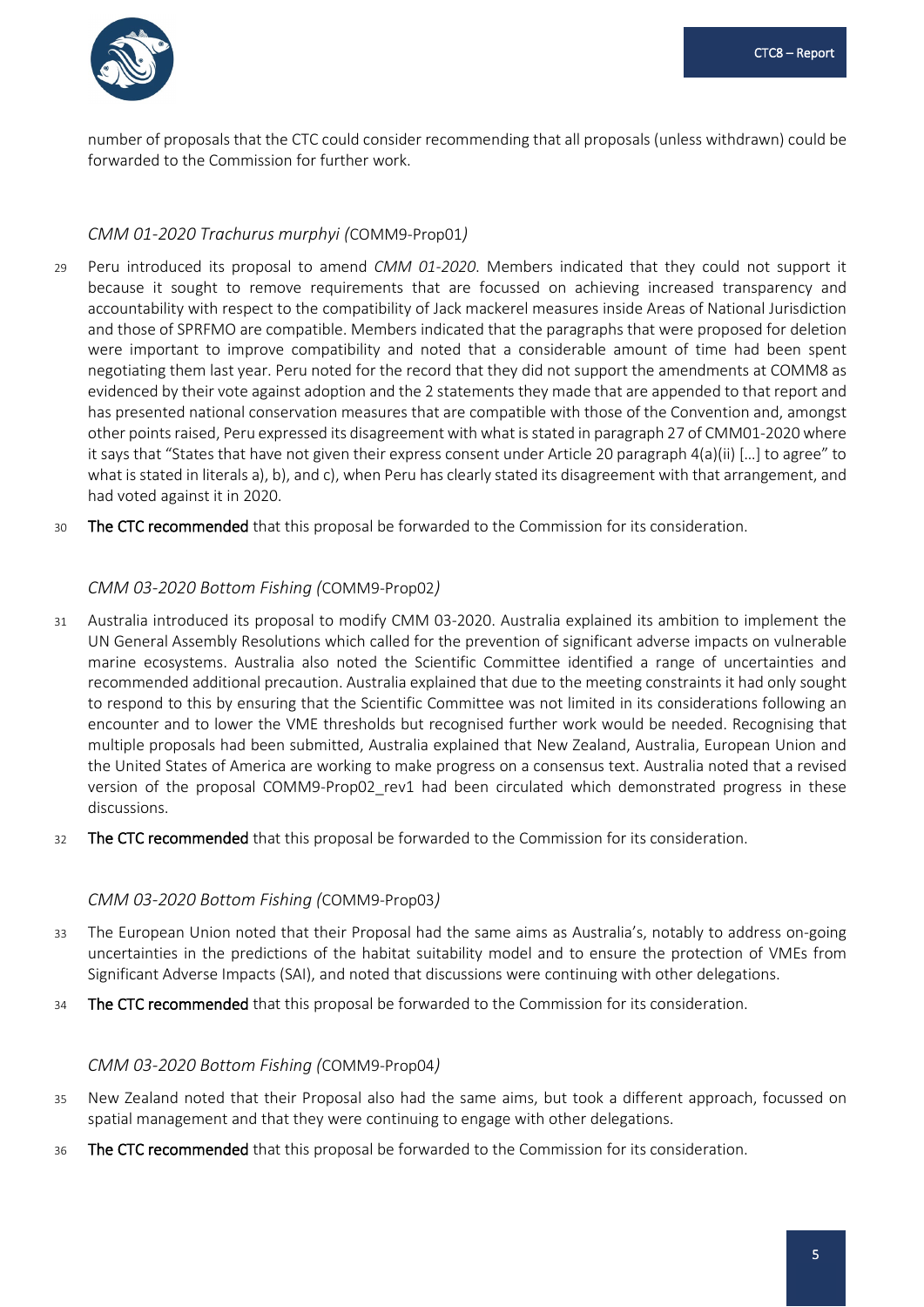

#### *CMM 03a-2020 Deepwater species (*COMM9-Prop05*)*

- 37 New Zealand introduced its proposal to establish an orange roughy catch limit for the Tasman Sea area for the 2021 and 2022 fishing years. One Member expressed concern about the potential bottom fishing impact of the Orange roughy fishery and noted that bilateral discussions about this and the other bottom fishing proposals were ongoing.
- 38 The CTC recommended that this proposal be forwarded to the Commission for its consideration.

#### *CMM 05-2019 Commission Record of Vessels (*COMM9-Prop06*)*

- 39 Peru introduced its proposal, noting their concern that the current CMM was geared to large vessels rather than small artisanal vessels, which may not be able to obtain IMO numbers or Inmarsat. However, these vessels would still be expected to have communication and location equipment on board, as well as unique national numbers. Several Members asked for more information about why the exemption is necessary and Peru explained the situation further noting the vessels do have unique National identification numbers as well as other communication (non-Inmarsat) equipment onboard.
- 40 The CTC recommended that this proposal be forwarded to the Commission for its consideration.

#### *CMM 06-2020 VMS (*COMM9-Prop07*)*

- 41 Chile introduced its proposal. While there was much support for the proposal, some Members were concerned about its implications for flag State rights under international law. However, a number of Members noted that Chile's proposal was consistent with international law and consistent with the functions and jurisdiction of the Commission, as well as providing a useful source of information to inform coastal State MCS activities that benefit the whole Commission. Australia suggested an amendment so that both coastal and flag States would be informed when a vessel leaves the Convention Area and enters a Member's EEZ.
- 42 The CTC recommended that this proposal be forwarded to the Commission for its consideration.

#### *CMM 07-2019 Port Inspections (*COMM9-Prop08*)*

- 43 Chile introduced its proposal and a number of Members indicated support for the increase in the minimum inspection rate. However, Peru noted that although they inspect nearly 100% of foreign vessels, they would prefer to avoid use of the word "shall" in paragraph 15 to avoid impacting the sovereign rights of coastal States to control their operations. Chinese Taipei noted that the new proposed inspection rate is ten times higher than before, and that since inspection of carrier vessels is more burdensome, a different rate for different vessel types should be considered. The European Union proposed a minor amendment to the port call request template (Annex 1), and New Zealand volunteered to assist with drafting.
- 44 The CTC recommended that this proposal be forwarded to the Commission for its consideration.

#### *CMM 11-2015 Boarding and Inspection (*COMM9-Prop09*)*

- 45 The United States of America presented its proposal. It had support from many Members, noting it was a mature proposal and had been advanced over many years but some Members noted that there were still issues and Members agreed to continue to work bilaterally.
- 46 The CTC recommended that this proposal be forwarded to the Commission for its consideration.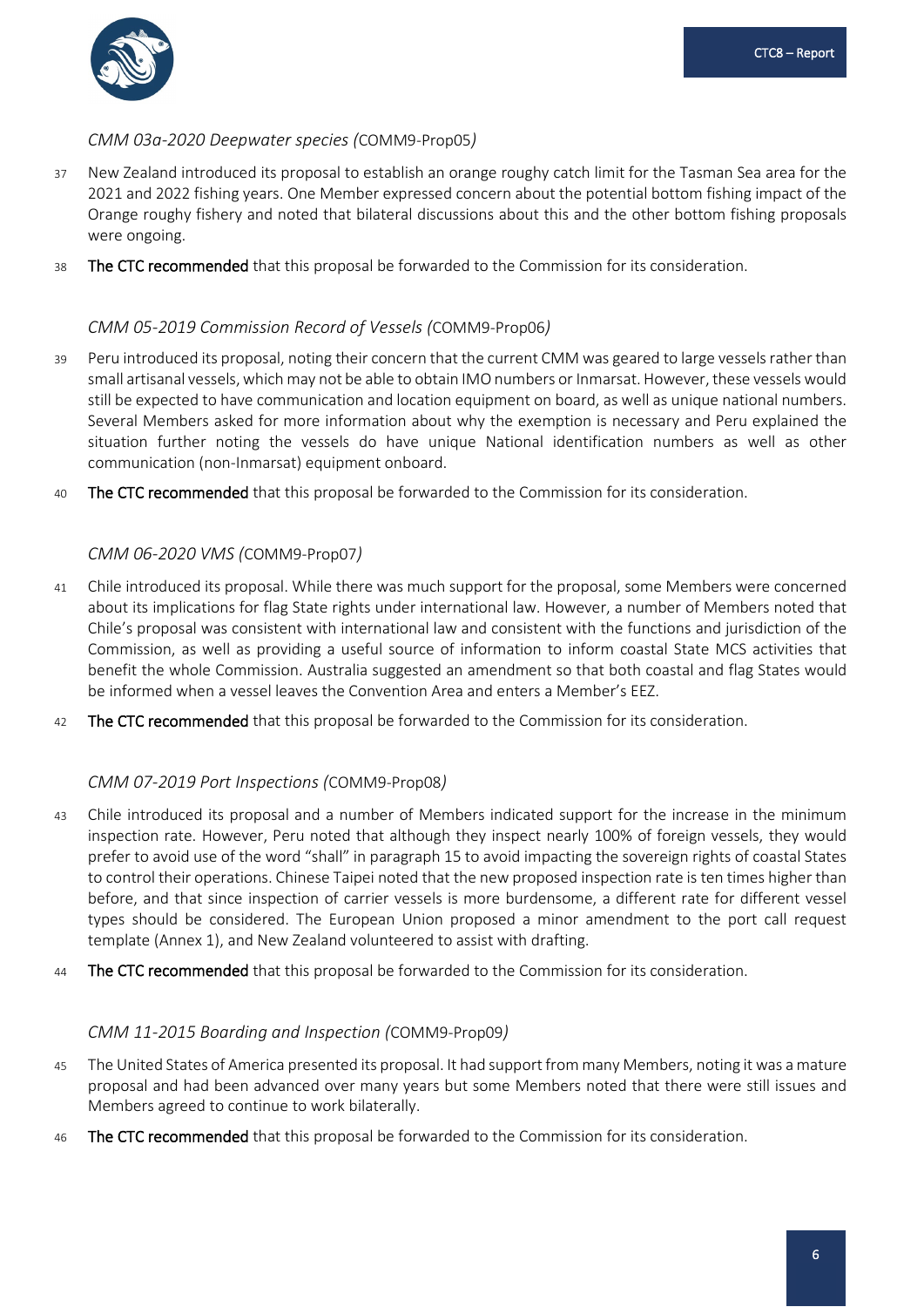

#### *CMM 12-2020 Transhipment (*COMM8-Prop10*)*

- 47 Ecuador introduced an amended version of their proposal COMM9-Prop10\_rev1 with protocols to carry out the transhipment of jumbo flying squid only in port. Many Members supported Ecuador for their efforts to improve SPRFMO's MCS regime and recognised the importance of improving the Transhipment regime. Many Members also recognised the need to ensure that the squid fishery was appropriately regulated under this measure, consistently with the other SPRFMO fisheries. Some Members expressed that this proposal has no legal basis and several Members asked whether the changes were necessary at this time, when the existing CMM had only just come into force (on 1 January 2021) and is scheduled for review in 2022. Other Members did note that there may be a legitimate basis for transhipment at sea as long as it is well regulated.
- 48 The Chairperson suggested that Ecuador incorporate into their proposal the simplified template for the reporting of transhipment details required by paragraph 8 of CMM12-2020 and presented in CTC8-Doc13.
- 49 The CTC recommended that this proposal be forwarded to the Commission for its consideration.

#### *CMM 13-2020 Exploratory fisheries – Chile (*COMM9-Prop11*)*

50 Given time constraints, this proposal was not discussed at CTC.

#### *CMM 14b-2020 Exploratory Potting - Cook Islands (*COMM9-Prop12*)*

51 Given time constraints, this proposal was not discussed at CTC.

#### *CMM 16-2019 Observer Programme (*COMM9-Prop13*)*

- 52 Peru introduced its proposal noting that small vessels will not be able to have observers on board, so this would be an impediment to artisanal vessels entering the high seas fishery. It was suggested that electronic monitoring or training fishers may be an option. Peru noted that they intended to boost monitoring by port sampling or interviewing. Another Member suggested a review clause once the measure had been in place for a few years to see the impact of the exemption.
- 53 The CTC recommended that this proposal be forwarded to the Commission for its consideration.

#### *CMM 18-2020 Squid (*COMM9-Prop14*)*

- 54 Ecuador introduced a revised version of its proposal (COMM9-Prop14\_rev1). Many Members welcomed Ecuador's proposal and recognised the importance of improving independent observation in this fishery and stated their support for the proposal. One Member raised concerns that this proposal was submitted without Scientific Committee advice and that there would be implementation issues since the existing CMM just came into force in January 2021. One Member suggested that, in order to improve observer coverage levels in the squid fishery, electronic monitoring could be incorporated into the observer coverage requirements as an alternative means of data collection.
- 55 The CTC recommended that this proposal be forwarded to the Commission for its consideration.

#### *CMM 18-2020 Squid (*COMM9-Prop15*)*

56 The European Union introduced its proposal to limit vessel capacity in the squid fishery to current levels during the period from 2021 to 2023, while allowing the possibility for developing coastal States to submit a request to the Commission to increase their individual capacity limits. There was some support for this proposal, but there were comments and questions about how to limit fishing capacity, the historical consideration period, the procedure to consider requests by developing coastal States, the conditions to apply to increase capacity and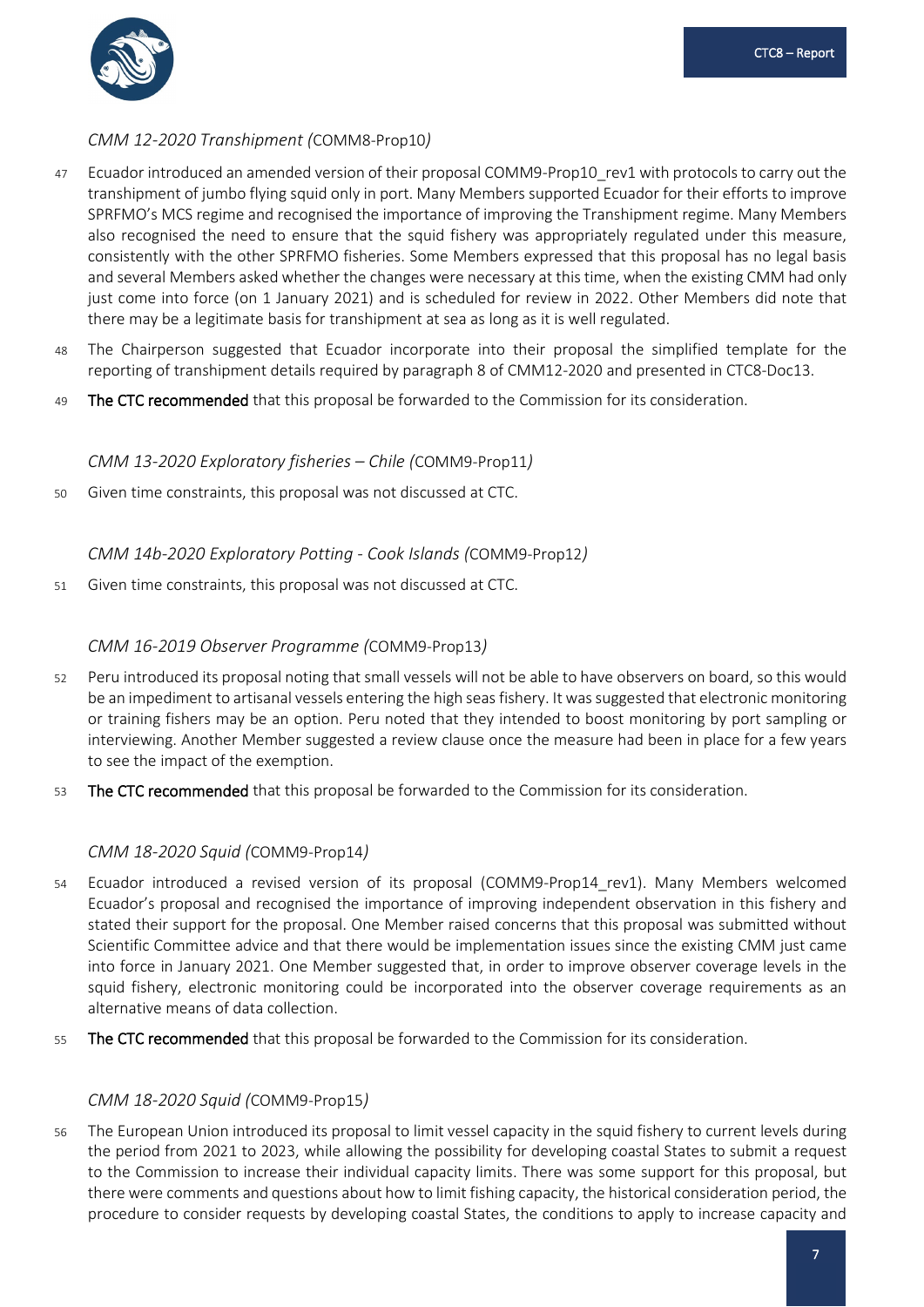

the approaches on different size of fleets. Members offered to work with the European Union to further refine the proposal.

- 57 The CTC recommended that this proposal be forwarded to the Commission for its consideration.
- 58 The Chairperson suggested that European Union incorporate into their proposal the Squid Monthly Catch and Effort data template required by paragraph 3 of CMM18-2020 and presented in CTC8-Doc13.

#### *b. New CMMs*

*New CMM for an Exploratory Toothfish Fishery by the EU (COMM9-Prop16)*

59 Given time constraints, this proposal was not discussed at CTC.

#### *New CMM for Vessel Markings and Identification (COMM9-Prop17)*

- 60 There was general support for the proposal with some technical issues and clarifications to be resolved and Members were asked to provide detailed comments in writing to the United States of America.
- 61 The CTC recommended that this proposal be forwarded to the Commission for its consideration.

#### *c. CMMs for review in 2021*

62 There were submitted proposals relating to all the CMMs that had been scheduled for review, and so there was no further discussion under this item.

#### <span id="page-9-0"></span>8. Other Matters

- 63 The Secretariat presented CTC8-Doc13 which includes a template for the collection of Observer data in the squid jigging fishery that had been requested by CMM18-2020, developed by China and amended and endorsed by SC08. It was agreed that this would be included in CMM02. The Secretariat also noted as per the Chairperson's request, the European Union and Ecuador would be contacted to add two other templates that had been requested in CMM12 and CMM18 to their respective proposals.
- 64 FAO introduced their paper COMM9-Obs04 describing a proposal for SPRFMO to undertake an IUU fishing estimation assessment in the jumbo flying squid fishery in accordance with the standardised field guide developed by FAO. There were questions asked by Members to FAO as to why the jumbo flying squid fishery had been highlighted as needing to be assessed. The FAO replied that this fishery was chosen because of its high public profile nature and that the analysis would be useful to inform these discussions. The Chairperson thanked FAO for the presentation and suggested that, due to time constraints, that additional questions should be directed to FAO. The Secretariat noted that it was prepared to work on this project with FAO if directed to by the Commission.
- 65 The CTC noted this paper and thanked the FAO for their presentation.

CALAMASUR paper COMM9-Obs01 was brought to the attention of the meeting with the Chairperson offering members an opportunity to comment; however, it was not discussed during CTC as CALAMASUR was not present on the call at the time to introduce their paper.

#### <span id="page-9-1"></span>9. Office Holders

#### *a. Election of CTC Chairperson and Vice-Chairperson*

66 The Chairperson explained that the second term of the CTC Vice-Chairperson (Mr Luis Molledo, European Union) will conclude at the close of the 9<sup>th</sup> Commission meeting. As no nominations had been received, this would be resolved at the Commission. The Chairperson and CTC also thanked Mr Luis Molledo for his time as CTC Vice-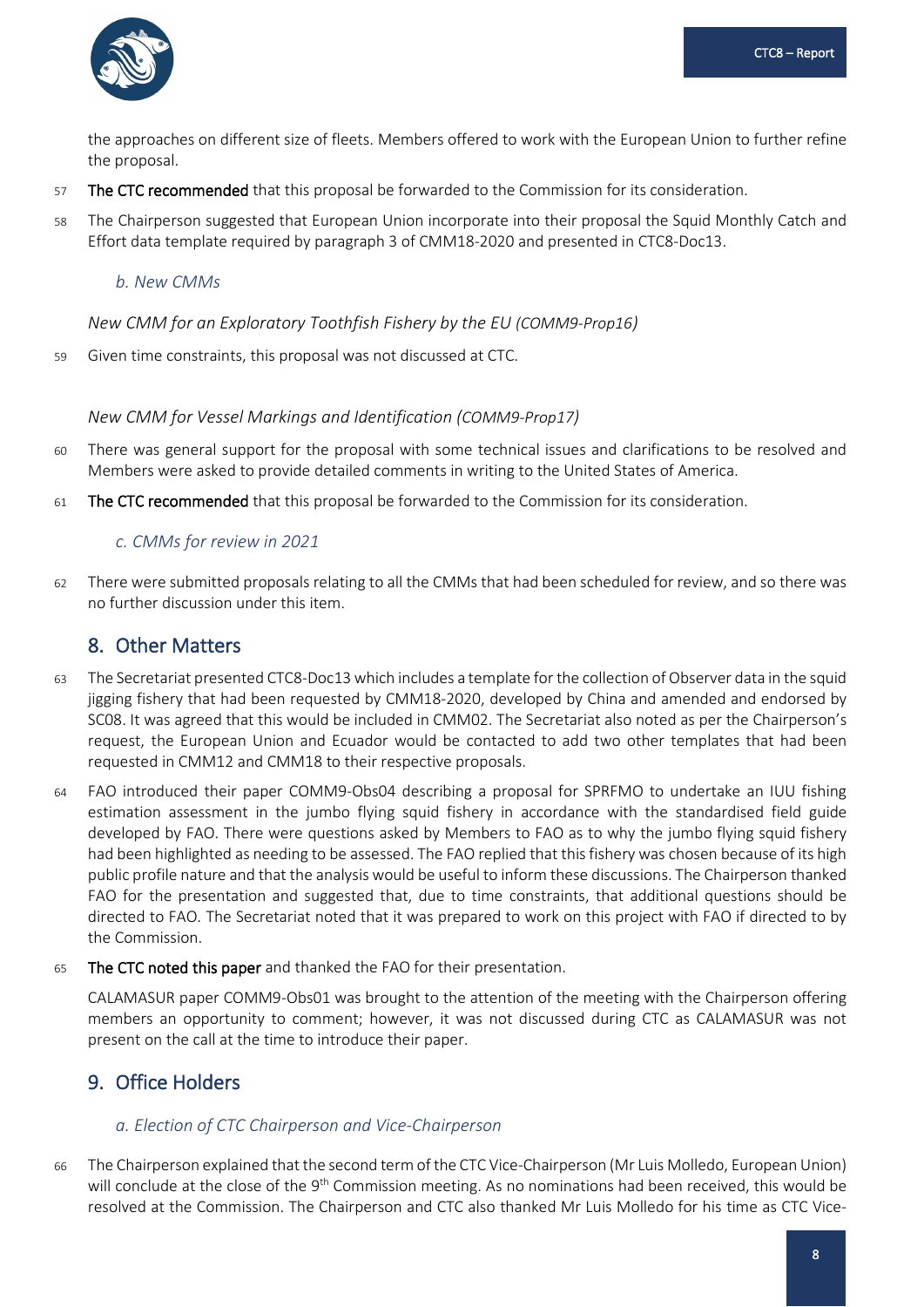

Chairperson. No nominations were received for CTC Vice-Chairperson, as such, this matter was referred by the CTC to the Commission for further discussion.

### <span id="page-10-0"></span>10.Adoption of the CTC Report

- 67 The draft meeting report was prepared during the meeting by the Secretariat, reviewed by the Chairperson, and presented to the CTC for its consideration.
- 68 The CTC adopted the provisional compliance report (Annex 4).
- 69 The report was adopted on 01 February 2021 at 23:57hrs NZDT.

### <span id="page-10-1"></span>11.Close of Meeting

- 70 After adoption, the Chairperson thanked the Members, CNCPs and observers for their good work and offered his appreciation to the Secretariat for the effective running of the CTC, particularly given the limitations of having to meet virtually this year.
- 71 The CTC expressed their appreciation to the Secretariat for their support throughout the meeting.
- 72 The CTC expressed their appreciation to the Chairperson for his leadership including calling for intersessional meetings to help support the work of this Subsidiary Body especially this year and considering the unusual circumstances caused by the global pandemic. The meeting was closed 01 February 2021 at 23:58 hrs NZDT.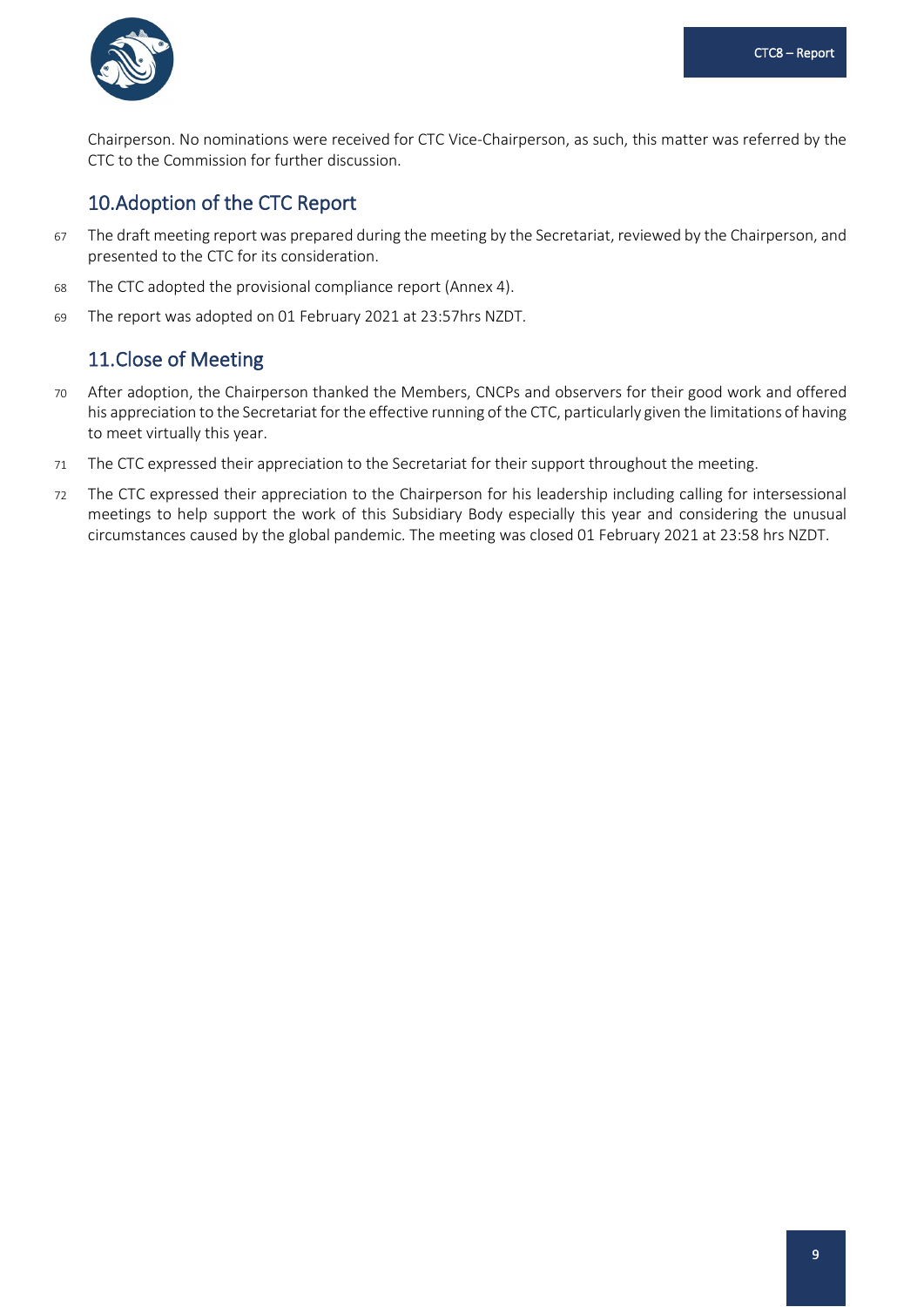

<span id="page-11-0"></span>8<sup>TH</sup> MEETING OF THE COMPLIANCE AND TECHNICAL COMMITTEE

*21-23 January 2021*

## CTC8 – Report ANNEX 1 CTC 8 Agenda

- 1. WELCOME AND INTRODUCTION
- 2. ADMINISTRATIVE ARRANGEMENTS
	- a. Adoption of the Agenda
	- b. Annotated agenda
	- c. Meeting Documents
- 3. ASSESSMENT OF COMPLIANCE OF MEMBERS AND CNCPs
	- a. Consideration of the Draft Compliance Report
	- b. Follow-up actions taken since the last meeting
	- c. Development of Provisional Compliance Report
- 4. MATTERS CONCERNING IMPLEMENTATION OF CURRENT CMMs
	- a. CMM 01-2020 *Trachurus murphyi*
	- b. CMM 05-2019 Commission Record of Vessels
	- c. CMM 06-2020 Commission VMS Implementation report
	- d. CMM 07-2019 Port Inspection Implementation report
	- e. CMM 16-2019 SPRFMO Observer Programme including evaluation of Observer Programmes
- 5. EXAMINATION OF CURRENT AND DRAFT IUU LIST
	- a. Examination of the 2021 Draft IUU List
	- b. Examination of the Current (2020) IUU List
	- c. Development of a 2021 Provisional IUU List
- 6. ASSESSMENT OF CNCPs APPLICATIONS
	- a. Current CNCPs
	- b. Other applicants
- 7. CONSERVATION AND MANAGEMENT MEASURES
	- a. Proposals to amend current CMMs
		- a1. CMM 01-2020 *Trachurus murphyi* (PE)
		- a2. CMM 03-2020 Bottom Fishing (AU)
		- a3. CMM 03-2020 Bottom Fishing (EU)
		- a4. CMM 03-2020 Bottom Fishing (NZ)
		- a5. CMM 03a-2020 deepwater species (NZ)
		- a6. CMM 05-2019 Record of Vessels (PE)
		- a7. CMM 06-2020 VMS (CL)
		- a8. CMM 07-2019 Port Inspections (CL)
		- a9. CMM 11-2015 High Seas Boarding and Inspection (US)
		- a10. CMM 12-2020 Transhipment (EC)
		- a11. CMM 13-2020 Exploratory Fisheries (CL)
		- a12. CMM 14b-2020 Exploratory Potting (CK)
		- a13. CMM 16-2020 Observer Programme (PE)
		- a14. CMM 18-2020 Squid (EC)
		- a15. CMM 18-2020 Squid (EU)
	- b. Proposals for new CMMs b1. Exploratory Toothfish (EU)
		- b2. Marking and Identification of Fishing Vessels (USA)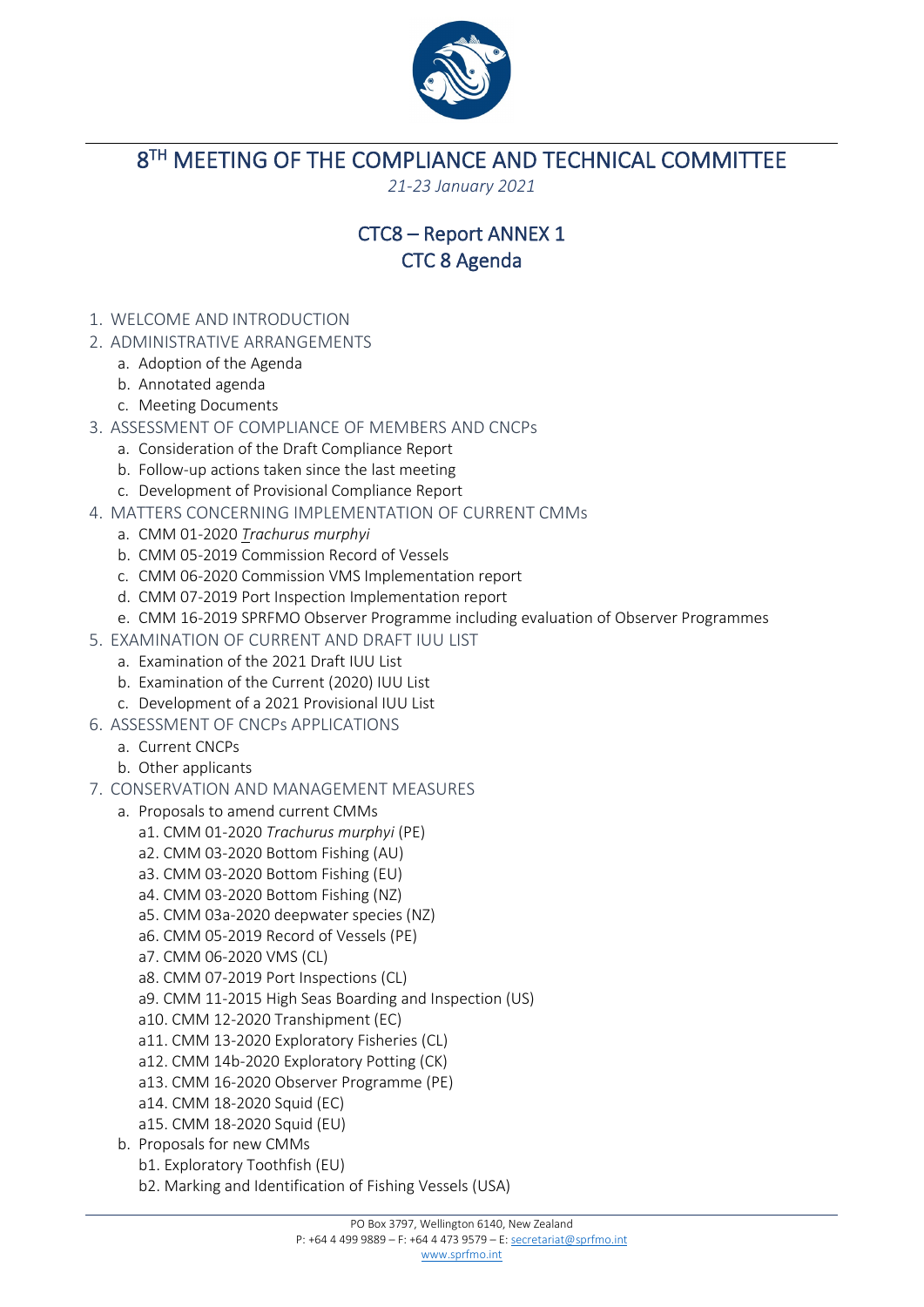CTC8 – Report



- c. CMMs for review in 2021:
- 8. OTHER MATTERS
- 9. OFFICE HOLDERS
- a. CTC Chairperson and Vice-chairperson
- 10. ADOPTION OF THE CTC REPORT
- 11. CLOSE OF MEETING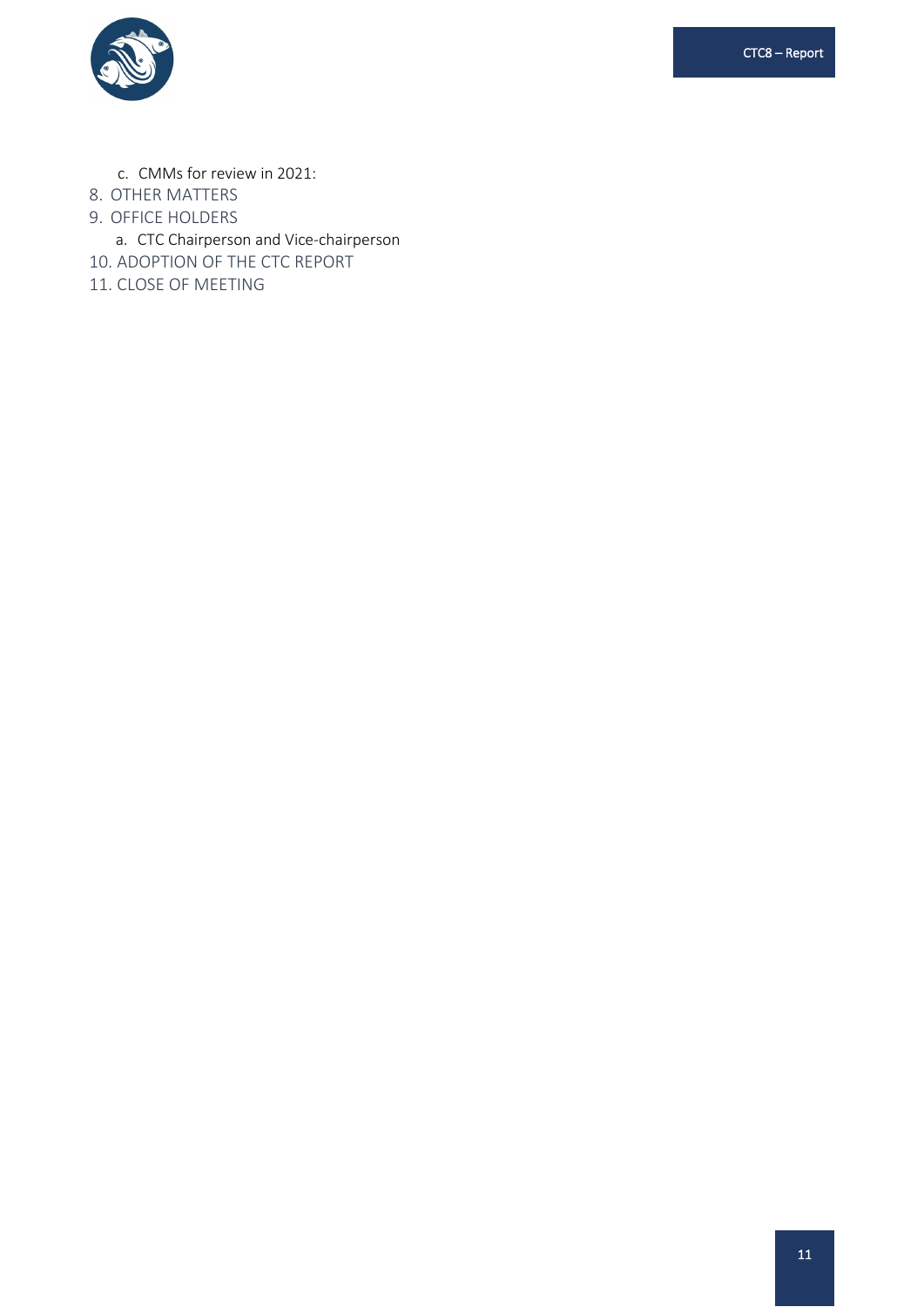

## <span id="page-13-0"></span>8<sup>TH</sup> MEETING OF THE COMPLIANCE AND TECHNICAL COMMITTEE

*21-23 January 2021*

### CTC8 – Report ANNEX 2 List of Participants

### CTC CHAIRPERSON

Andrew WRIGHT Ministry for Primary Industries, New Zealand andrew.wright@mpi.govt.nz

## **MEMBERS**

## AUSTRALIA

Kerrie ROBERTSON Department of Agriculture, Water and the Environment kerrie.robertson@awe.gov.au

Rebecca SELLERS Department of Agriculture, Water and the Environment rebecca.sellers@awe.gov.au

Lauren BURKE Office of International Law, Attorney-General's Department lauren.burke@awe.gov.au

Fiona HILL Australian Fisheries Management Authority fiona.hill@afma.gov.au

Natalie COUCHMAN Australian Fisheries Management Authority natalie.couchman@afma.gov.au

Kerry SMITH Australian Fisheries Management Authority kerry.smith@afma.gov.au

Viv FERNANDES Australian Fisheries Management Authority viv.fernandes@afma.gov.au

Kathryn BENNING Australian Fisheries Management Authority kathryn.benning@afma.gov.au

James LARCOMBE Australian Bureau of Agricultural Resource Economics and Sciences james.larcombe@awe.gov.au

Lynda GOLDSWORTHY Institute for Marine and Antarctic Studies (IMAS), UTAS lynda.goldsworthy@utas.edu.au

Ruth DAVIS University of Wollongong rdavis@uow.edu.au

Josh VAN LIMBEEK Australian Antarctic Division josh.vanlimbeek@aad.gov.au

## CHILE

Mauro URBINA Undersecretariat for Fisheries and Aquaculture murbina@subpesca.cl

Alicia GALLARDO Undersecretariat for Fisheries and Aquaculture agallardo@subpesca.cl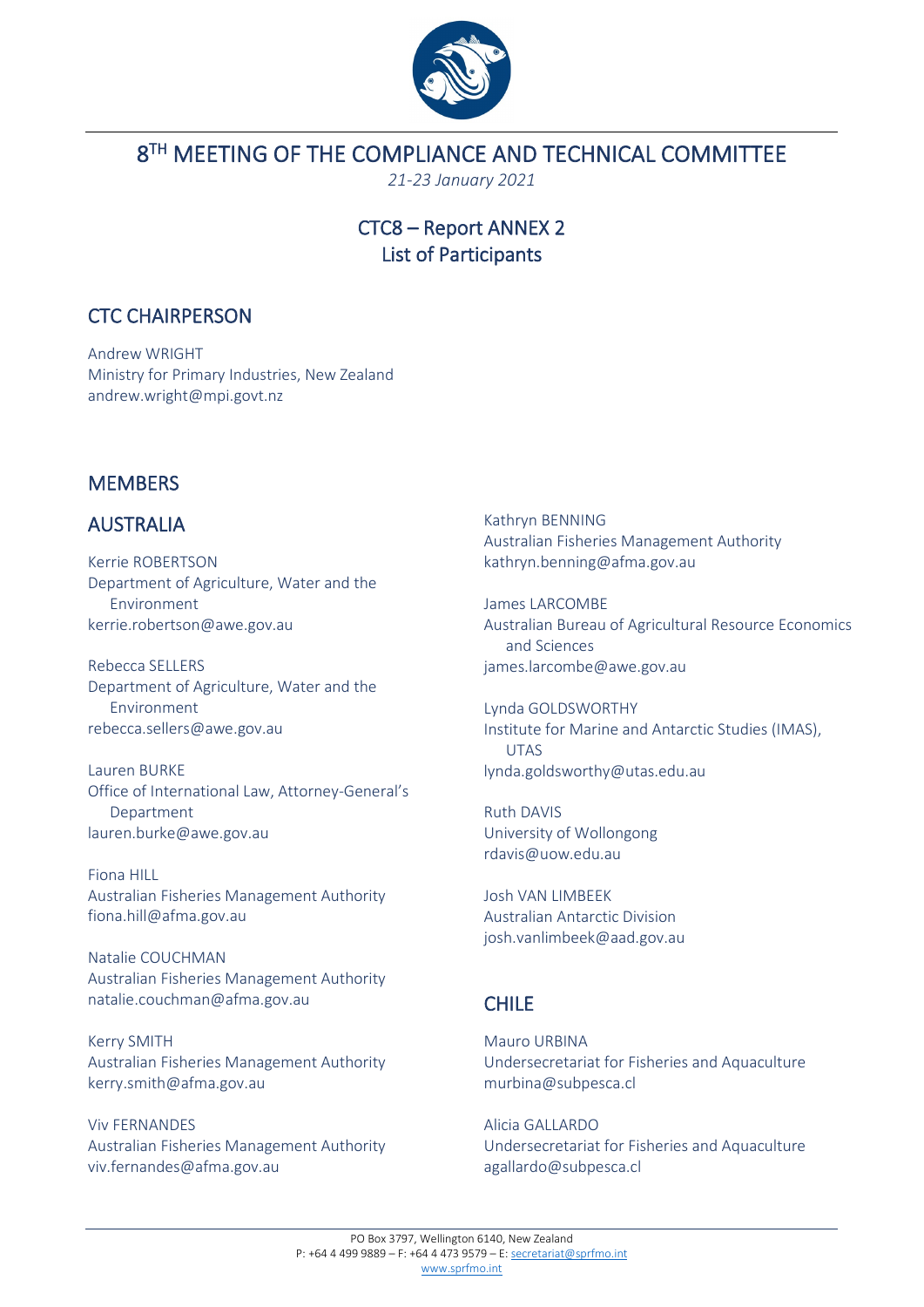

Karin MUNDNICH Undersecretariat for Fisheries and Aquaculture kmundnich@subpesca.cl

Katherine BERNAL Undersecretariat for Fisheries and Aquaculture kbernal.abogado@gmail.com

Julio JORQUERA Undersecretariat for Fisheries and Aquaculture jjorquera@subpesca.cl

Luis COCAS Undersecretariat for Fisheries and Aquaculture [lcocas@subpesca.cl](mailto:lcocas@subpesca.cl)

Víctor ESPEJO Undersecretariat of Fisheries and Aquaculture vespejo@subpesca.cl

Marcos TRONCOSO Undersecretariat for Fisheries and Aquaculture mtroncoso@subpesca.cl

Julio CORDANO Ministry of Foreign Affairs jcordano@minrel.gob.cl

Salvador VEGA Ministry of Foreign Affairs svega@minrel.gob.cl

Renato SEGURA Ministry of Foreign Affairs rsegura@minrel.gob.cl

Mónica ROJAS National Fisheries and Aquaculture Service mrojasn@sernapesca.cl

Francisco FERNÁNDEZ National Fisheries and Aquaculture Service ffernandezu@sernapesca.cl

Pablo ORTIZ National Fisheries and Aquaculture Service portiz@sernapesca.cl

Ricardo CARCAMO Directemar rcarcamo@directemar.cl Paola ARROYO Directemar parroyom@directemar.cl

Juan GAJARDO Directemar jgajardo@directemar.cl

Jorge IMHOFF Directemar jimhoff@directemar.cl

Sebastian HERRERA Directemar [sherrera@directemar.cl](mailto:sherrera@directemar.cl)

Erick GAETE IFOP erick.gaete@ifop.cl

Juan Carlos QUIROZ IFOP juancarlos.quiroz@ifop.cl

Ignacio PAYA IFOP ignacio.paya@ifop.cl

Albert ARTHUR Anapesca albarthur@gmail.com

Hector BACIGALUPO Sociedad Nacional de Pesca FG hbacigalupo@sonapesca.cl

Macarena CEPEDA ASIPES macarenacepeda@asipes.cl

Andres COUVE Sonapesca andrescouve@entelchile.net

Andres DAROCH FoodCorp Chile SA adaroch@fcc.cl

Riola SOLANO Lota Protein S.A. rsolano@schultzysolano.cl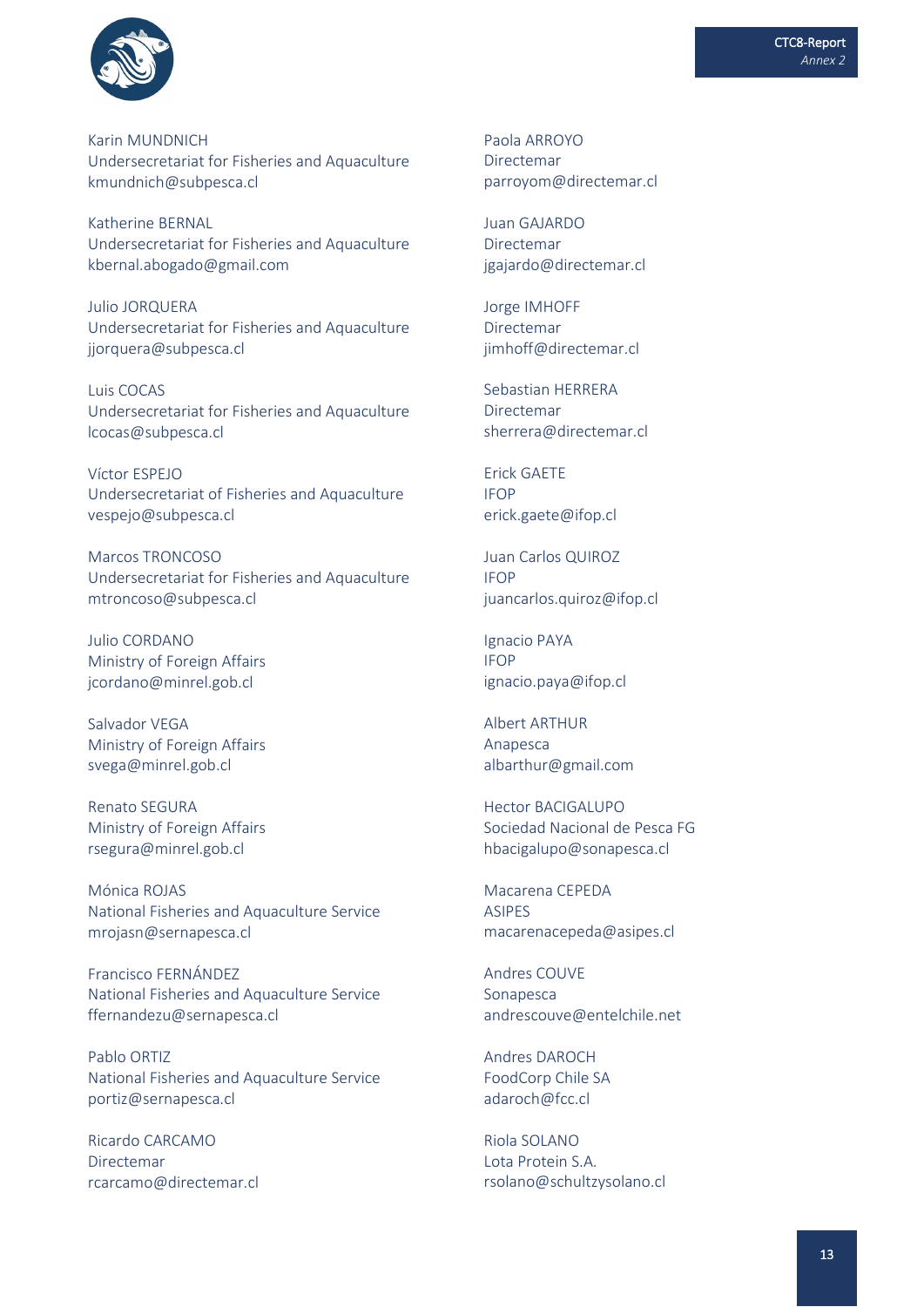

Aquiles SEPULVEDA Fishery Research Institute asepulveda@inpesca.cl

Simon GUNDELACH Lota Protein S.A. sgundelach@lotaprotein.cl

### **CHINA**

Ruojin QIAO Ministry of Agriculture and Rural Affairs bofdwf@126.com

Yingni HUANG Ministry of Foreign Affairs huang\_yingni@mfa.gov.cn

Gang LI Shanghai Ocean University g-li@shou.edu.cn

Lei JU Ministry of Foreign Affairs ju\_lei@mfa.gov.cn

Luoliang XU Shanghai Ocean University xllxxxlxy@yeah.net

Gang ZHAO China Overseas Fisheries Association admin1@tuna.org.cn

Yunbo ZHANG China Overseas Fisheries Association admin1@tuna.org.cn

Ce LIU China Overseas Fisheries Association admin1@tuna.org.cn

Meng WANG China Overseas Fisheries Association admin1@tuna.org.cn

### COOK ISLANDS

Pamela MARU Ministry of Marine Resources p.maru@mmr.gov.ck

Andrew JONES Ministry of Marine Resources a.jones@mmr.gov.ck

Latishia MAUI Ministry of Marine Resources l.maui@mmr.gov.ck

Chloe-Ane WRAGG Ministry of Marine Resources c.wragg@mmr.gov.ck

Stephen BROUWER Ministry of Marine Resources steve@saggitus.co.nz

### **CUBA**

Nora YONG MENA International Affairs and Communications, MINAL nora.yong@minal.gob.cu

Gilda María DIEPPA SANABARIA Legal Department, MINAL gilda.dieppa@minal.gob.cu

Mercedes FERNÁNDEZ OLIVERA International Affairs, MINAL mercedes.fernandez@minal.gob.cu

### ECUADOR

Bernardo HIDALGO Ministry of Production, Foreign Trade, Investment and Fisheries bhidalgo@produccion.gob.ec

Ricardo PERDOMO Ministry of Production, Foreign Trade, Investment and Fisheries [jperdomo@produccion.gob.ec](mailto:jperdomo@produccion.gob.ec)

Isidro ANDRADE Ministry of Production, Foreign Trade, Investment and Fisheries jandrade@produccion.gob.ec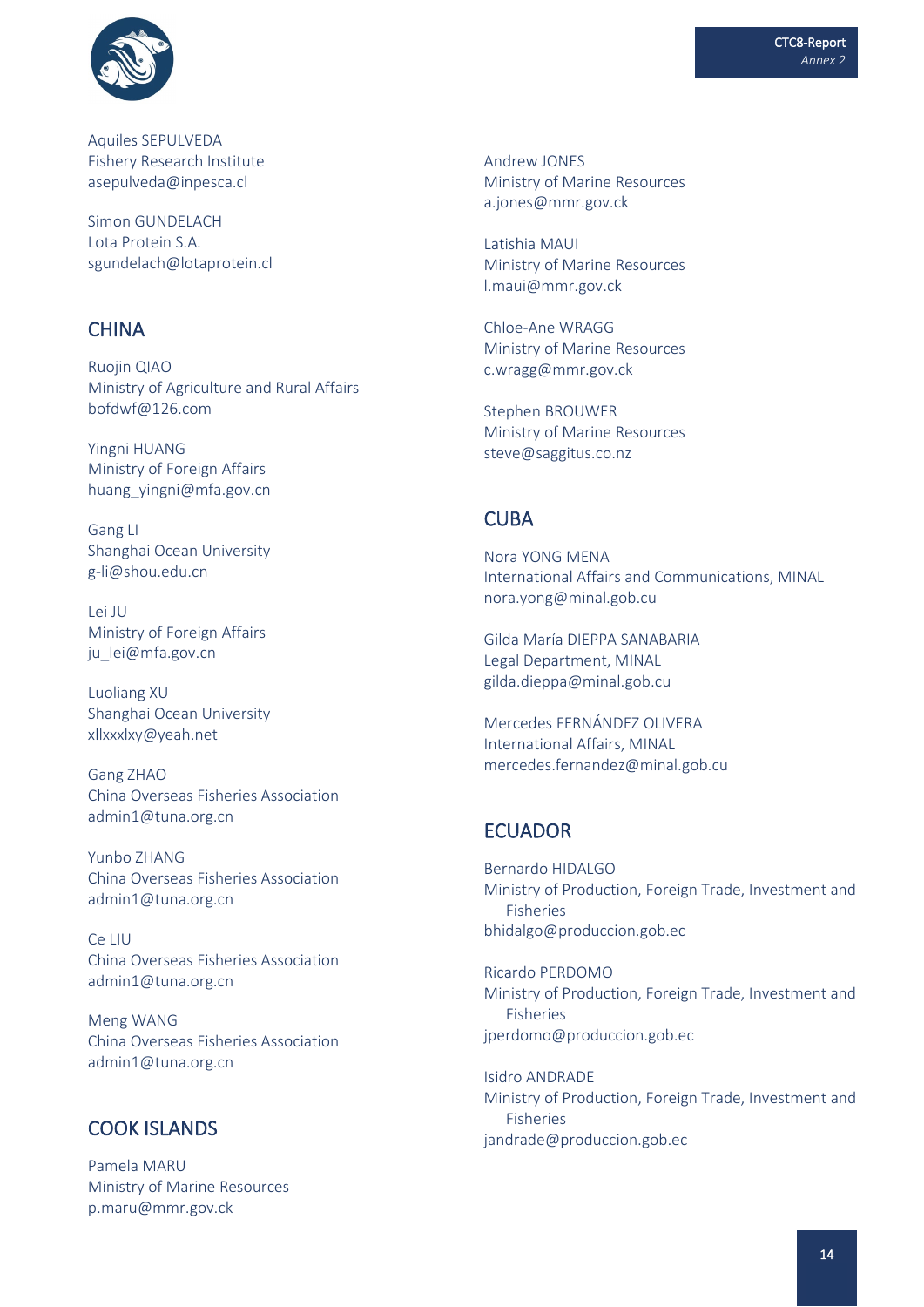

Rebeca ESPINOZA Ministry of Production, Foreign Trade, Investment and Fisheries respinoza@produccion.gob.ec

Mónica MARTINEZ Ministry of Foreign Affairs and Human Mobility mmartinez@cancilleria.gob.ec

Edwin PINTO Ministry of Foreign Affairs and Human Mobility t-epintou@cancilleria.gob.ec

Javier MENDOZA Ministry of Foreign Affairs and Human Mobility jmendoza@cancilleria.gob.ec

Jorge COSTAIN Transmarina jcostain@transmarina.com

Guillermo MORAN Transmarina gamv6731@gmail.com

Jimmy VILLAVICENCIO Private Sector jvillavicencio@v-a.com.ec

Juan SALAZAR Private Sector juanrsalazars@yahoo.com

Rafael TRUJILLOS National Chamber of Fisheries rtrujillo@camaradepesqueria.ec

Maria Belen MONTESINOS Transmarina bmontesinos@tracendio.com

### EUROPEAN UNION

Luis MOLLEDO European Commission luis.molledo@ec.europa.eu

Fiona HARFORD European Commission fiona.harford@ec.europa.eu Gema DE FRUTOS SG de Pesca - Spain gdefrutos@mapa.es

Jéróme CHLADEK German Federal Ministry of Food and Agriculture jerome.chladek@bmel.bund.de

Rob BANNING Parlevliet & Van der Plas rba@pp-group.eu

### FAROE ISLANDS

Kate SANDERSON Ministry of Foreign Affairs and Culture kates@ummr.fo

Per GULKLETT P/F Thor per@thor.fo

Andras KRISTIANSEN Ministry of Fisheries andras.kristiansen@fisk.fo

#### KOREA

Jung-re KIM Ministry of Oceans and Fisheries riley1126@korea.kr

Minju JANG Ministry of Oceans and Fisheries minju122122@korea.kr

Ilkang NA Ministry of Oceans and Fisheries ikna@korea.kr

Jooyeon LEE Ministry of Oceans and Fisheries sporyoun@korea.kr

Seok-Gwan CHOI National Institute of Fisheries Science sgchoi@korea.kr

Eunjung KIM National Institute of Fisheries Science eunjungkim@korea.kr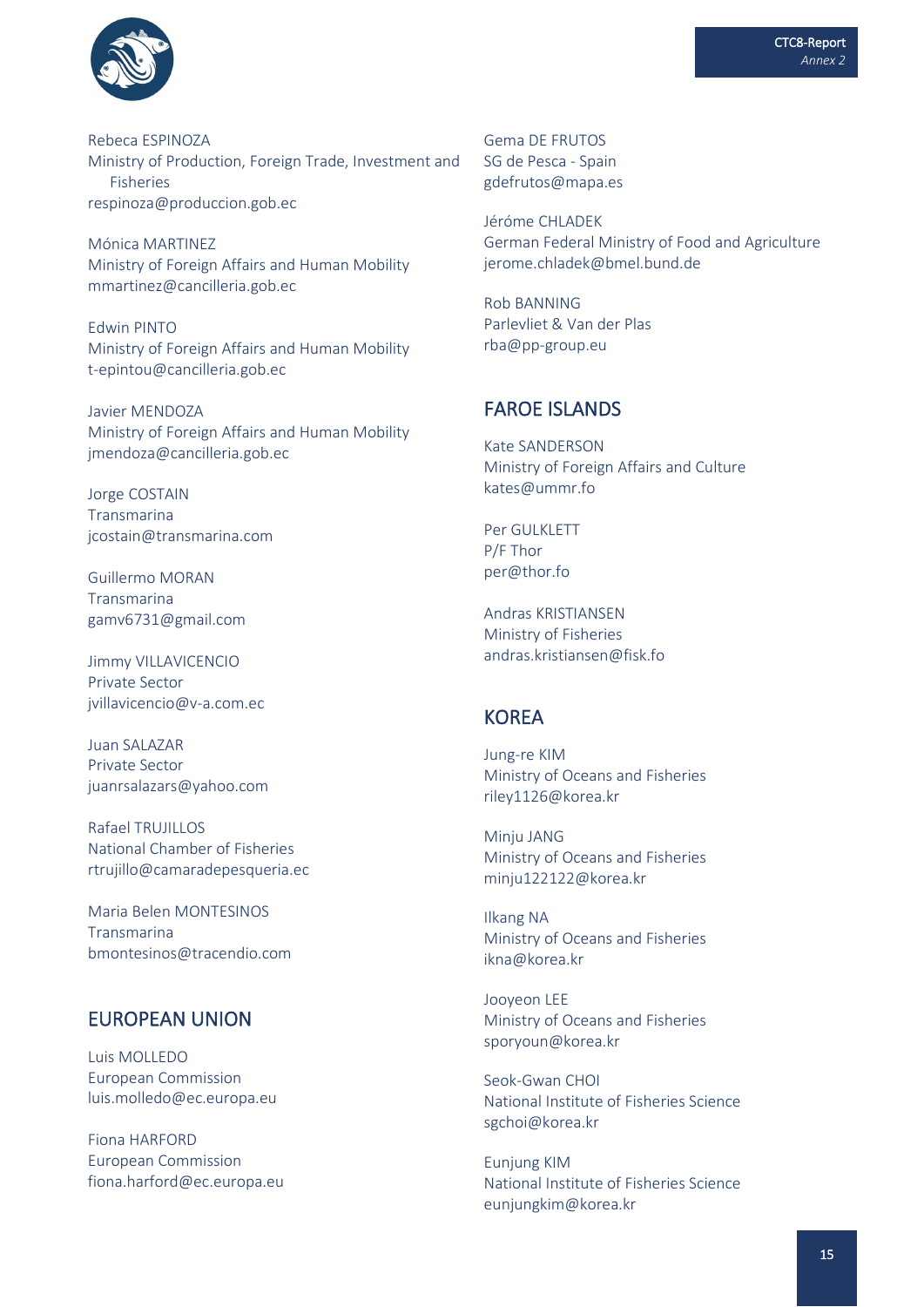



Chulsoo PARK Ministry of Oceans and Fisheries pcs7618@korea.kr

Minjae PARK Ministry of Oceans and Fisheries acepark0070@korea.kr

Bomi KIM Ministry of Oceans and Fisheries spring0606@korea.kr

Jiho YOO Fisheries Monitoring Centre fmc2014@korea.kr

Taerin KIM Fisheries Monitoring Centre shararak@korea.kr

Taehoon WON Korea Overseas Fisheries Cooperation Center 4indamorning@kofci.org

Jaegeol YANG Korea Overseas Fisheries Cooperation Center jg718@kofci.org

Hojeong JIN Korea Overseas Fisheries Association jackiejin@kosfa.org

Seongiu CHO Korea Overseas Fisheries Association csj@kosfa.org

Donghwan CHOE Korea Overseas Fisheries Association dhchoe@kosfa.org

Kunwoong JI JEONG IL CORP jkw@jeongilway.com

Kanghui PARK JEONG IL CORP leopark@jeongilway.com

Youngheun KIM Dongwon Industries Co. Ltd. a9712199@dongwon.com

Yoonhyung KIM Dongwon Industries Co. Ltd. unhyung@dongwon.com

### NEW ZEALAND

Lesley GOULD Ministry for Primary Industries lesley.gould@mpi.govt.nz

Tiffany BOCK Ministry for Primary Industries tiffany.bock@mpi.govt.nz

Monique MESSINA Ministry for Primary Industries Monique.Messina@mpi.govt.nz

Marco MILARDI Ministry for Primary Industries marco.milardi@mpi.govt.nz

Tony WI Ministry for Primary Industries toni.wi@mpi.govt.nz

Sarah RENOUF Ministry of Foreign Affairs and Trade sarah.renouf@mfat.govt.nz

Shane GEANGE Department of Conservation sgeange@doc.govt.nz

Carla BAKER Department of Conservation cabaker@doc.govt.nz

Kim DRUMMOND Te Ohu Kaimoana kim.drummond@teohu.maori.nz

Jesse-lee RIHIA Te Ohu Kaimoana jesse.rihia@teohu.maori.nz

Colin SMITH Westfleet Fishing Ltd colin@westfleet.co.nz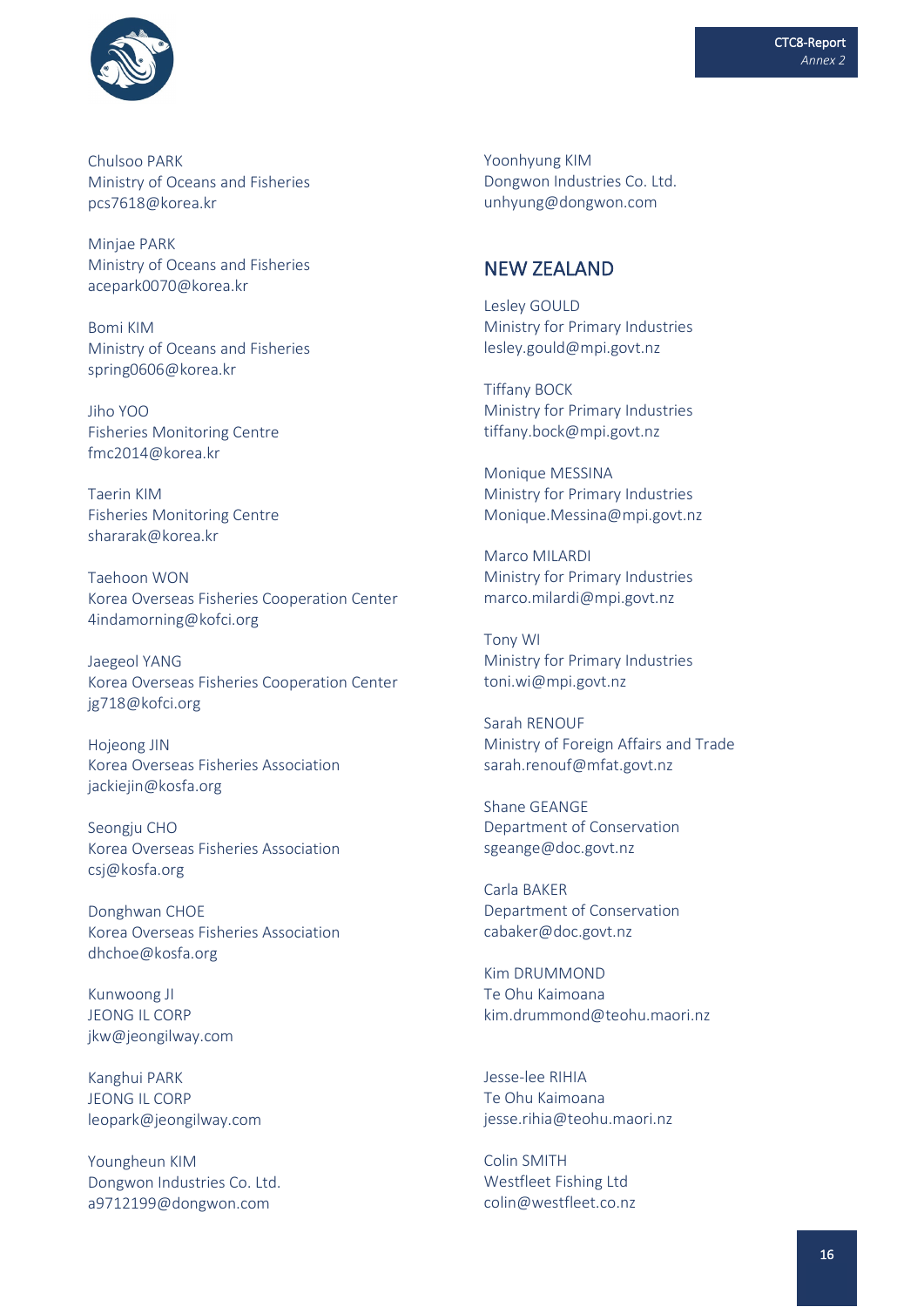

#### PERU

Úrsula LEÓN Ministerio de la Producción uleon@produce.gob.pe

Ambassador Augusto ARZUBIAGA Ministry of Foreign Affairs [aarzubiaga@rree.gob.pe](mailto:aarzubiaga@rree.gob.pe)

Rosa ZAVALA Ministerio de la Producción rzavala@produce.gob.pe

Yesenia CHUMBE Ministerio de la Producción rchumbe@produce.gob.pe

Marilú BOUCHÓN Instituto del Mar del Peru mbouchon@imarpe.gob.pe

Enri PRIETO Ministry of Foreign Affairs eprieto@rree.gob.pe

Dalia CHANG Ministerio de la Producción dchang@produce.gob.pe

Luis GARCÍA Ministerio de la Producción agarcia@produce.gob.pe

Jianphier PLETICKOSIC Ministry of Foreign Affairs jpletickosichl@rree.gob.pe

Sara DUEÑAS Ministry of Foreign Affairs sduenas@rree.gob.pe

Omar RÍOS Ministerio de la Producción orios@produce.gob.pe

Susan ANCHAYHUA Ministerio de la Producción dse\_temp12@produce.gob.pe Antonino MORENO Ministerio de la Producción dse\_temp15@produce.gob.pe

Alejandro VELÁSQUEZ Ministerio de la Producción dse\_temp16@produce.gob.pe

Sharon DALE Ministerio de la Producción dgaampa\_temp03@produce.gob.pe

Patricia VILLASANTE Ministerio de la Producción dgaampa\_temp04@produce.gob.pe

José Luis HERRERA Ministerio de la Producción jherreraa@produce.gob.pe

Walter Hiram BARRERA Ministerio de la Producción wbarrera@produce.gob.pe

Riter VARGAS Ministerio de la Producción rvargas@produce.gob.pe

Jorge CSIRKE Instituto del Mar del Peru Jorge.Csirke@gmail.com

Ana ALEGRE Instituto del Mar del Peru palegre@imarpe.gob.pe

Miguel ÑIQUEN Instituto del Mar del Peru mniquen@imarpe.gob.pe

Pablo MARÍN Instituto del Mar del Peru pmarin@imarpe.gob.pe

Giovanna SOTIL Instituto del Mar del Peru gsotil@imarpe.gob.pe

Juan ARGÚELLES Instituto del Mar del Peru jarguelles@imarpe.gob.pe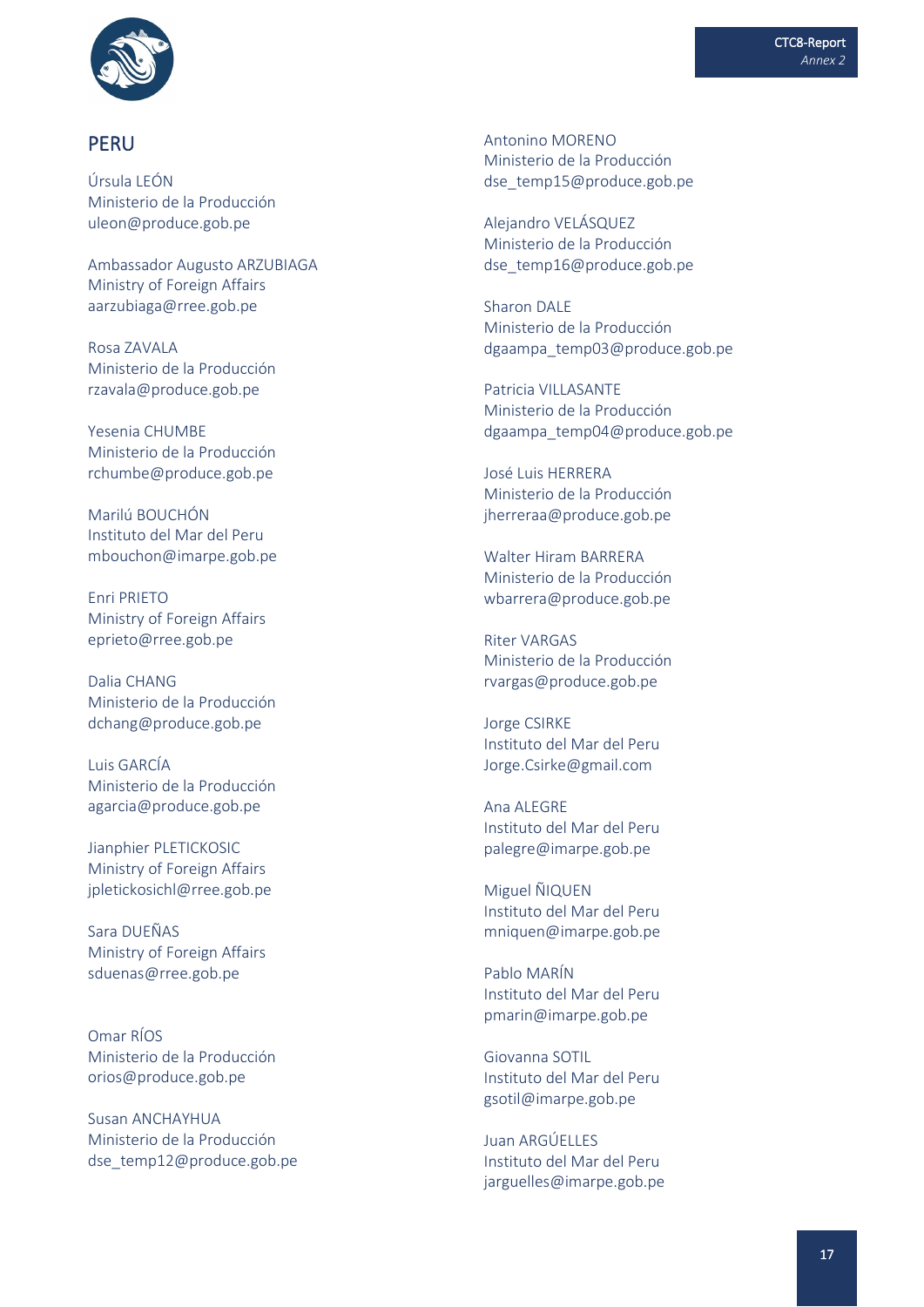

Silvia ZAPATA Ministerio de la Producción szapatav@rree.gob.pe

Cayetana ALJOVÍN Sociedad Nacional de Pesquería snpnet@snp.org.pe

Cynthia VÁSQUEZ Sociedad Nacional de Pesquería snpnet@snp.org.pe

Emilio MÉNDEZ Sociedad Nacional de Pesquería snpnet@snp.org.pe

Jorge RISI Sociedad Nacional de Pesquería snpnet@snp.org.pe

Maria Jose BOLUARTE Sociedad Nacional de Pesquería snpnet@snp.org.pe

Mariano GUTIÉRREZ Sociedad Nacional de Pesquería snpnet@snp.org.pe

Martin SANTIVÁÑEZ Sociedad Nacional de Pesquería snpnet@snp.org.pe

Martin SENEKOWITSCH Sociedad Nacional de Pesquería snpnet@snp.org.pe

Nathaly PEREIRA Sociedad Nacional de Pesquería snpnet@snp.org.pe

Salvador PERALTILLA Sociedad Nacional de Pesquería snpnet@snp.org.pe

Susan MONTERO Sociedad Nacional de Pesquería snpnet@snp.org.pe

#### RUSSIAN FEDERATION

Dmitry KREMENYUK Federal Agency for Fisheries d.kremenyuk@fishcom.ru

Vladimir BELYAEV Federal Research Institute of Fisheries and Oceanography (VNIRO) belsea@belsea.ru

Alexander GLUBOKOV Federal Research Institute of Fisheries and Oceanography (VNIRO) glubokov@vniro.ru

Elena TROSHINA Centre for Fishery Monitoring and Communications etroshina.vlf@cfmc.ru

Alexey BAKHTOV Centre for Fishery Monitoring and Communications abakhtov@cfmc.ru

Anastasya ROMASHEVSKAYA Centre for Fishery Monitoring and Communications aromashevskaya@cfmc.ru

Michail LARIONOV Murmansk Trawl Fleet lm@noreboafrica.com

### CHINESE TAIPEI

Ming-Fen WU Fisheries Agency mingfen@ms1.fa.gov.tw

Guann-Der LEE Department of International Organisations gdlee@mofa.gov.tw

Shih-Chin CHOU Fisheries Agency shihcin@ms1.fa.gov.tw

Yen-Kai CHEN Department of International Organisations ykchen@mofa.gov.tw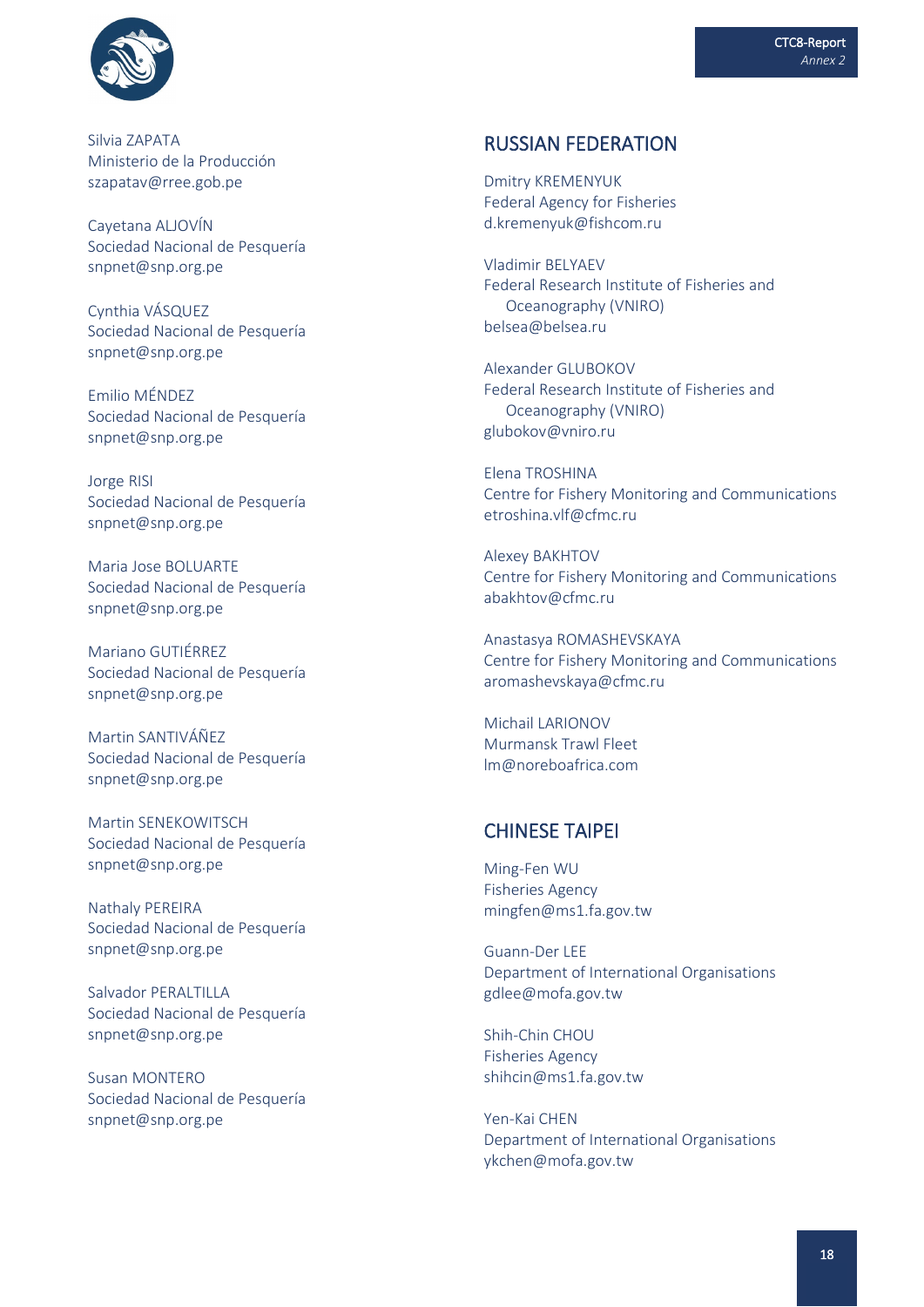

Ying-Yueh CHIN Fisheries Agency yingyueh0130@ms1.fa.gov.tw

Wei-Jung CHOU Department of International Organisations wjchou@mofa.gov.tw

Han-Ching CHUANG Fisheries Agency [hanching@ms1.fa.gov.tw](mailto:hanching@ms1.fa.gov.tw)

Shih-Ming KAO National Sun Yat-Sen University kaosm@udel.edu

Fang-Chia HSU Overseas Fisheries Development Council melody0555@ofdc.org.tw

Tang-Huei LEE Taiwan Squid Fishery Association nancy@squid.org.tw

Sung-Jung CHEN Taiwan Squid Fishery Association kyoidk@gmail.com

Jimmy CHUANG Taiwan Squid Fishery Association jimmy@hsiang-marine.com

John CHUANG Taiwan Squid Fishery Association john@hsiang-marine.com

### UNITED STATES OF AMERICA

Michael TOSATTO NOAA Fisheries, PIRO michael.tosatto@noaa.gov

Michael BRAKKE US Department of State BrakkeMT@state.gov

Elizabeth O'SULLIVAN NOAA Fisheries, PIRO elizabeth.osullivan@noaa.gov Emily REYNOLDS NOAA Fisheries, PIRO emily.reynolds@noaa.gov

Emily CRIGLER NOAA Fisheries, PIRO emily.crigler@noaa.gov

Jason HOLSTEAD US Coast Guard Jason.W.Holstead@uscg.mil

Kristen CALDWELL US Coast Guard kristen.b.caldwell@uscg.mil

Laura CIMO NOAA Fisheries Office of International Affairs and Seafood Inspection Laura.Cimo@noaa.gov

Mahvish MADAD US Department of State madadmz@state.gov

Martina SAGAPOLU NOAA Fisheries Office of Law Enforcement martina.sagapolu@noaa.gov

Rini GHOSH NOAA Fisheries Service rini.ghosh@noaa.gov

Spencer SHOWALTER USDOS/E/OES/OMC showalters@state.gov

Terry BOONE NOAA Fisheries Office of Law Enforcement terry.boone@noaa.gov

John SYSLO NOAA Fisheries Service john.syslo@noaa.gov

Kitty SIMONDS Western Pacific Regional Fishery Management Council kitty.simonds@wpcouncil.org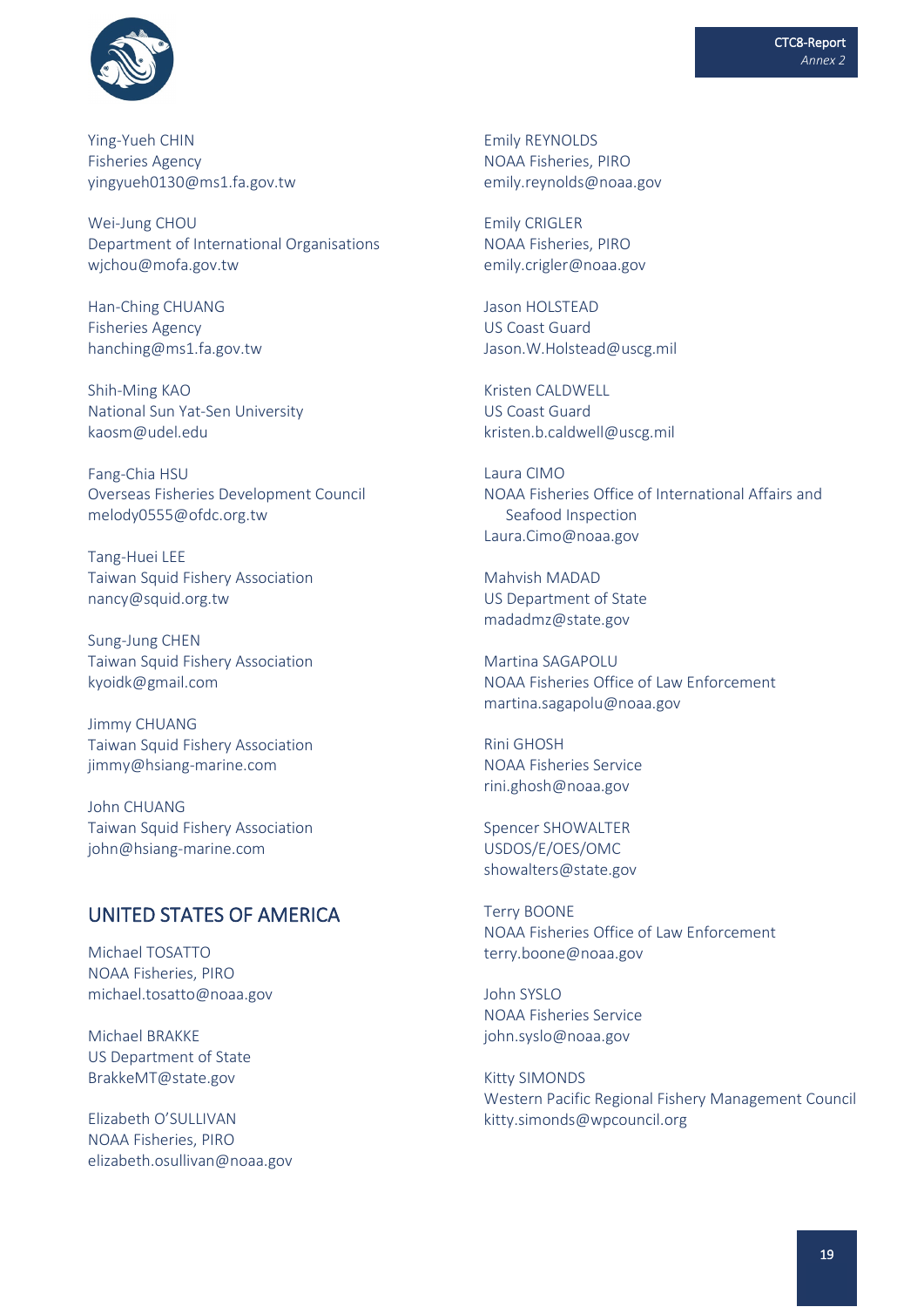

### VANUATU

Gerry GEEN Vanuatu Fisheries ggeen@bigpond.net.au

Tony ZUANICH Unimed Glory SA tony@unimedshipping.com

### **CNCPs**

### CURACAO

Xavier PRENS Ministry of Economic Development xavier.prens@gobiernu.cw

Stephen MAMBI Ministry of Economic Development stephen.mambi@gobiernu.cw

Michael SUAREZ Ministry of Economic Development michael.suarez@gobiernu.cw

### **LIBERIA**

Francis BIGBOY BOIMAH National Fisheries and Aquaculture Authority fboimah@nafaa.gov.lr

Ruphene SIDIFALL Liberian Registry [rsidifall@liscr.com](mailto:rsidifall@liscr.com)

Yvonne CLINTON Liberian Maritime Authority kaulah2002@yahoo.com

### PANAMA

Flor TORRIJOS Aquatic Resources Authority ftorrijos@arap.gob.pa

Raúl DELGADO Aquatic Resources Authority rdelgado@arap.gob.pa

Mario AGUILAR Aquatic Resources Authority [meaguilar@arap.gob.pa](mailto:meaguilar@arap.gob.pa)

Vivian QUIROS Aquatic Resources Authority vquiros@arap.gob.pa

### INTER GOVERNMENTAL ORGANISATIONS

### **ACAP**

Christine BOGLE ACAP Secretariat christine.bogle@acap.aq

### ACWL

Christian VIDAL LEON Advisory Centre on WTO Law christian.vidal@acwl.ch

### **CPPS**

Marcelo NILO Permanent Commission for the South Pacific mnilo@cpps-int.org

## FAO

Marc TACONET FAO marc.taconet@fao.org

Anne-Elise NIEBLAS FAO anne.elise.nieblas@gmail.com

Glenn QUELCH FAO glenn.quelch@fao.org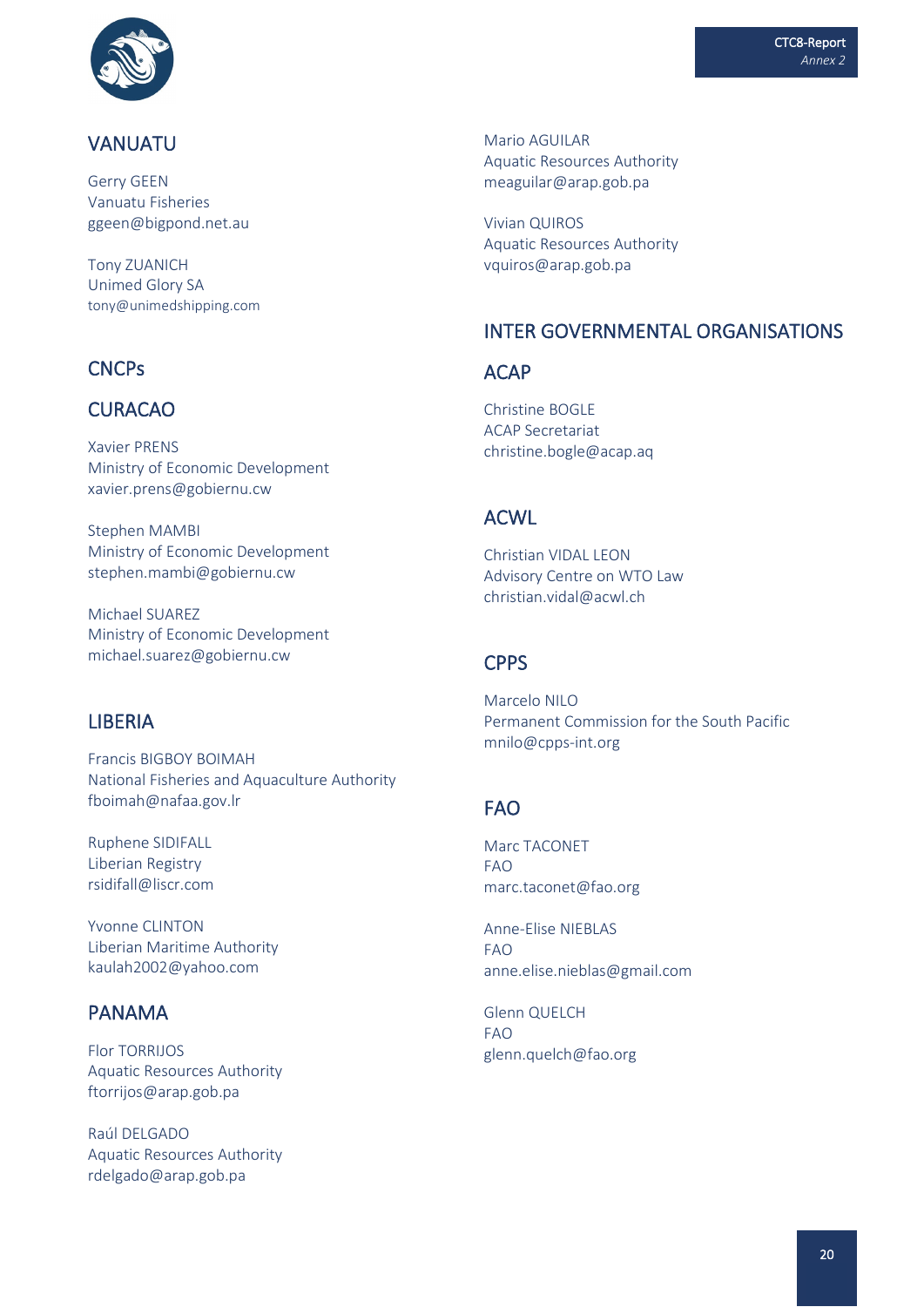

### NON-GOVERNMENTAL ORGANISATIONS

### ANCORS (UoW)

Quentin HANICH Australian National Centre for Ocean Resources and Security quentin.hanich@utas.edu.au

Bianca HAAS Australian National Centre for Ocean Resources and Security bianca.haas@utas.edu.au

Kamal AZMI Australian National Centre for Ocean Resources and Security kamalyazmi@gmail.com

Randa SACEDON Australian National Centre for Ocean Resources and Security rs263@uowmail.edu.au

### **CALAMASUR**

Alfonso MIRANDA Sociedad Nacional de Industrias alfonso.miranda@pezex.pe

Henry JUAREZ APADEXPO - Parachique henry17\_77@hotmail.com

Eduardo MACÍAS Cooperativa Santa Rosa coop.starosa@hotmail.com

Edwin HOUGHTON ARAMARPA Paita hougross@hotmail.com

Dario ALVITES PERUPEZ alvites@perupez.com

Rubén ROJAS ALMAR SPA gerencia@almarspa.cl Pascal AGUILERA Cooperativa Guayacán Chile pascual.aguilera.sarmiento@gmail.com

Gerardo CARRERA Produmar gcarrera@produmar.com

Mario FIESTAS Cooperativa San José josmarfiestas@hotmail.com

Pedro SILVA Cooperativas La Islilla y La Tortuga pesilmin@hotmail.com

Eduardo MACIAS Cooperativa Santa Rosa coop.starosa@hotmail.com

Luz MONTALVAN LMA Traduccion lma.traduccion@gmail.com

Geoff TINGLEY Sustainable Fisheries Partnership geoff.tingley@sustainablefish.org

Pedro FERREIRO Sustainable Fisheries Partnership pedro.ferreiro@sustainablefish.org

Renato GOZZER Sustainable Fisheries Partnership renato.gozzer@sustainablefish.org

### DSCC

Duncan CURRIE Deep Sea Conservation Coalition duncan@globelaw.com

Barry WEEBER EcowatchNZ baz.weeber@gmail.com

Mathew GIANNI Deep Sea Conservation Coalition matthewgianni@gmail.com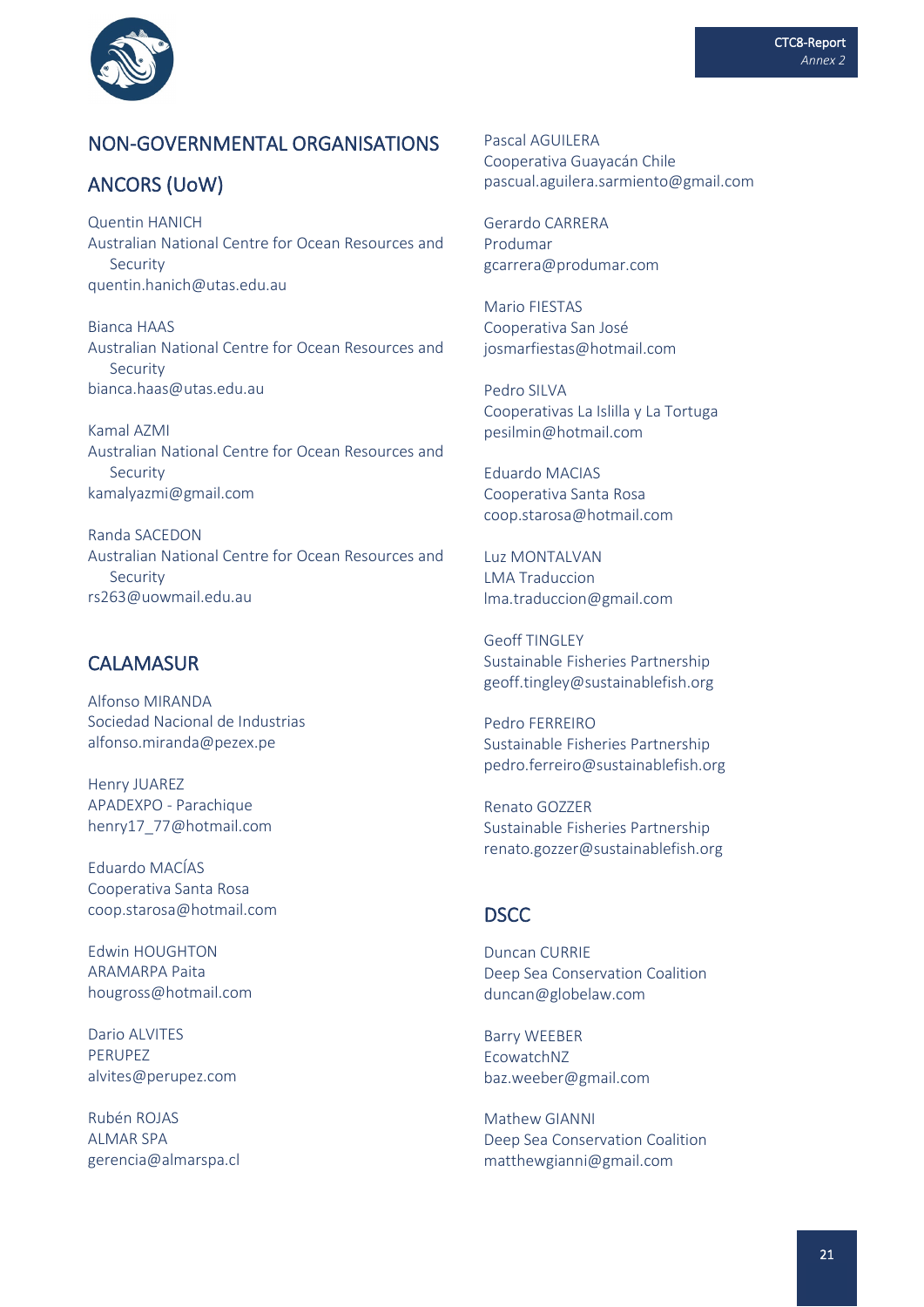

Karli THOMAS Deep Sea Conservation Coalition savethefush@gmail.com

### ECONZ

Catherine WALLACE Environment and Conservation Organisations of NZ Cath.Wallace10@gmail.com

Rebecca STIRNEMANN Environment and Conservation Organisations of NZ rstirnemann@gmail.com

### **HSFG**

Andy SMITH Talley's Ltd andy.smith@talleys.co.nz

Peter DAWSON Dawson and Associates peter@maritimelaw.co.nz

David EPSTEIN Océano Corporation david.epstein@osf.pe

Jack FENAUGHTY Sanford Ltd jack@silvifishresources.com

Charles HEAPHY Sealord [charles.heaphy@sealord.co.nz](mailto:djurasovich@sanford.co.nz)

Hamish TIJSEN Talley's Ltd [hamish.tijsen@talleys.co.nz](mailto:djurasovich@sanford.co.nz)

Patrick CORDUE Innovative Solutions Ltd patrick.cordue@isl-solutions.co.nz

Dean JURASOVICH Sanford Ltd [djurasovich@sanford.co.nz](mailto:djurasovich@sanford.co.nz)

### OBSERVER STATES

### ANGOLA

Júlia AIROSA Fisheries and Aquaculture Directorate fjairosa@gmail.com

Victor CHILAMBA Fisheries and Aquaculture Directorate victorpescas15@gmail.com

Carlos ASSIS NETO National Fisheries Monitoring cassisneto@hotmail

Herivaldo AUGUSTO AST Angolan Fishing Company herivaldo.augusto@ast-sadc.com

Johan BREED AST Angolan Fishing Company breedjohan0@gmail.com

### JAPAN

Takaaki UMEDA Fisheries Agency of Japan takaaki\_umeda470@maff.go.jp

### **OTHER**

### **CHAIRPERSONS**

### COMMISSION CHAIRPERSON

Osvaldo URRUTIA SPRFMO ourrutia@subpesca.cl

#### SC CHAIRPERSON

Jim IANELLI Alaska Fisheries Science Centre jim.ianelli@noaa.gov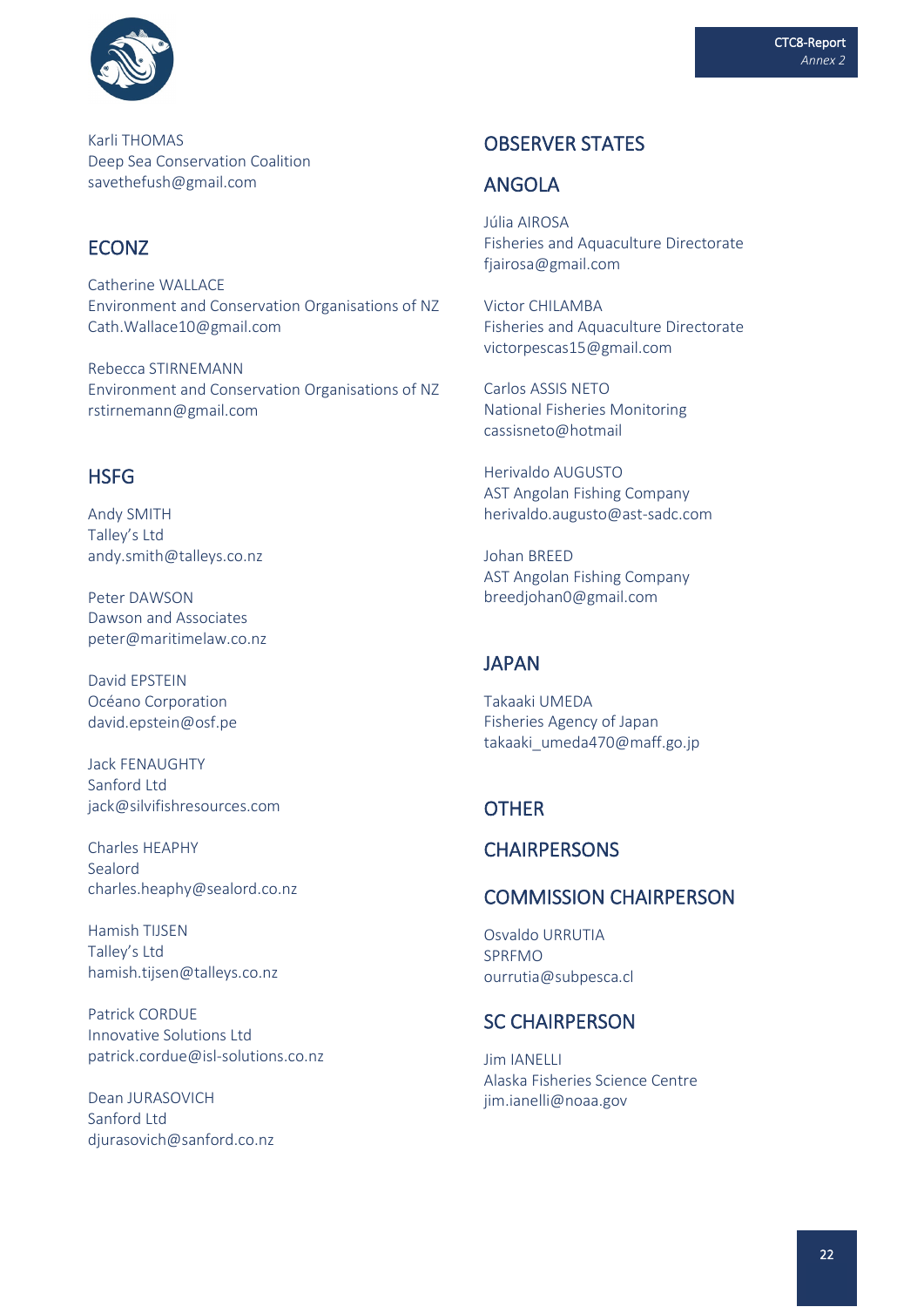



## SPRFMO SECRETARIAT

Craig LOVERIDGE Acting Executive Secretary cloveridge@sprfmo.int

Randy JENKINS Compliance Manager rjenkins@sprfmo.int

Marianne VIGNAUX Data Manager mvignaux@sprfmo.int Susana DELGADO SUAREZ Coordination and Communication Officer sdelgado@sprfmo.int

Yanbin LIU Finance and Office Manager [yliu@sprfmo.int](mailto:yliu@sprfmo.int)

John CHEVA IT Manager [jcheva@sprfmo.int](mailto:jcheva@sprfmo.int)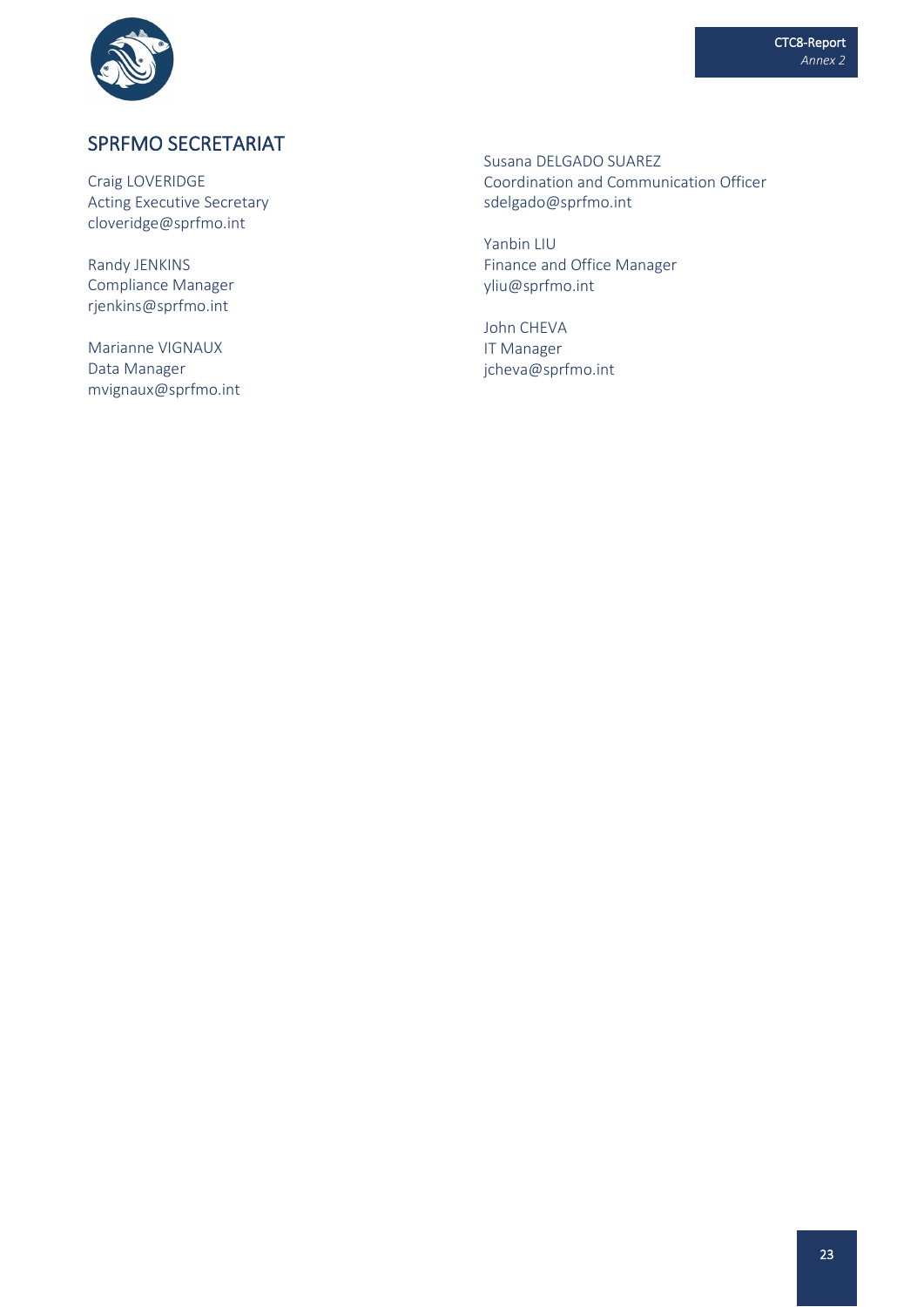

## 9TH MEETING OF THE SPRFMO COMMISSION

*Held remotely, 25 January – 03 February 2021* 

## CTC8 – Report ANNEX 3 Annual Meeting Programme and Timetables

## 1. Meeting Programme for the 9<sup>th</sup> Annual Meeting of SPRFMO

|                                     | 8th MEETINGS of the FINANCE & ADMINISTRATION<br>and COMPLIANCE & TECHNICAL COMMITTEES |                                                                                                        |                                                                                     |                      | 9th MEETING of the SPRFMO COMMISSION                                       |                                                                                     |                                                                               |                                                                                                                 |                                    |                                                                    |                                                          |                                                                                                                         |  |  |
|-------------------------------------|---------------------------------------------------------------------------------------|--------------------------------------------------------------------------------------------------------|-------------------------------------------------------------------------------------|----------------------|----------------------------------------------------------------------------|-------------------------------------------------------------------------------------|-------------------------------------------------------------------------------|-----------------------------------------------------------------------------------------------------------------|------------------------------------|--------------------------------------------------------------------|----------------------------------------------------------|-------------------------------------------------------------------------------------------------------------------------|--|--|
| <b>Meeting</b><br>Day               |                                                                                       | $\overline{2}$                                                                                         | 3                                                                                   | Weekend              | $\overline{4}$                                                             | $5\phantom{a}$                                                                      | 6                                                                             | $\overline{7}$                                                                                                  | Weekend                            | 8                                                                  | 9                                                        | 10                                                                                                                      |  |  |
| Pre-<br><b>COMM</b>                 |                                                                                       |                                                                                                        |                                                                                     |                      |                                                                            |                                                                                     |                                                                               | Chile<br>consultations<br>(2 hours prior)                                                                       |                                    |                                                                    |                                                          | HoDs<br>(30 mins prior)                                                                                                 |  |  |
| Session<br>A<br>1.5<br>hours        | <b>CTC</b><br>1. Welcome<br>Arrangements<br>4. Imple<br>reports<br>5. IUU             | <b>FAC</b><br>1. Welcome<br>2. Admin<br>5. Budget                                                      | <b>CTC</b><br>7. CMM<br>proposals                                                   | Report preparation / | 1. Opening<br>$\overline{2}$ .<br><b>Members</b><br>3. SC<br>6.a1<br>CMM01 | 6.a11 CMM13<br>6.a12 CMM14b<br>6.b1 CMMxx<br>6.a2 CMM03<br>6.a3 CMM03<br>6.a4 CMM03 | 4. FAC Report                                                                 | 6.a9 CMM11<br>WP04 CMM16<br>WP07 CMM02<br>4. FAC report to<br><b>COMM</b>                                       | Report preparation                 | CTC Report 3. SC<br>Adoption                                       | 5. CTC items<br>Workplan<br>4.b Budget                   | 7. Office holders<br>3. SC Workplan<br>4.b Budget<br>6. Decision making<br>(Props 6, 7, 9, 10, 13,<br>14, 17, WP4, WP7) |  |  |
| <b>Breaks</b>                       |                                                                                       | 15 minutes                                                                                             |                                                                                     | Bilateral (or        |                                                                            | 15 minutes                                                                          |                                                                               | Chile<br>consultations (30)                                                                                     |                                    |                                                                    | 15 minutes                                               | <b>Report Preparation</b>                                                                                               |  |  |
| <b>Session</b><br>В<br>1.5<br>hours | <b>CTC</b><br>3. CMS<br>6. CNCPs                                                      | <b>FAC</b><br>3. Financial<br>reports<br>4. Income<br>report<br>6. Financial<br>regs<br>7. Secretariat | <b>CTC/FAC</b><br>Other<br>matters<br>8. Future<br>meetings<br>9. Office<br>holders | group) consultations | 6. a10<br>CMM12<br>6.314<br>CMM18<br>6.a15<br>CMM18                        | 6.a5 CMM03a<br>6.a6 CMM05<br>6.a13 CMM16<br>6.b2 CMMxx<br>6.a8 CMM07<br>WP06 CMM01  | 6. Reporting<br>back on CMM<br>proposals/<br>Decision<br>making<br>6.a7 CMM06 | WP06 CMM01<br>WP10 CMM03a<br>6.a5 CMM03a<br>6. Reporting back<br>on CMM<br>proposals/<br><b>Decision making</b> | Bilateral (or group) consultations | Provisional<br>Report<br>Adoption<br><b>CTC Report</b><br>Adoption | 8. Cooperat<br>(Obs)<br>papers)<br>6. Decision<br>making | <b>Report Adoption</b><br>(The meeting will<br>likely be extended)                                                      |  |  |
| Post-<br><b>COMM</b>                |                                                                                       |                                                                                                        |                                                                                     |                      |                                                                            |                                                                                     |                                                                               | Ecuador<br>consultations<br>(After meeting)                                                                     |                                    |                                                                    |                                                          |                                                                                                                         |  |  |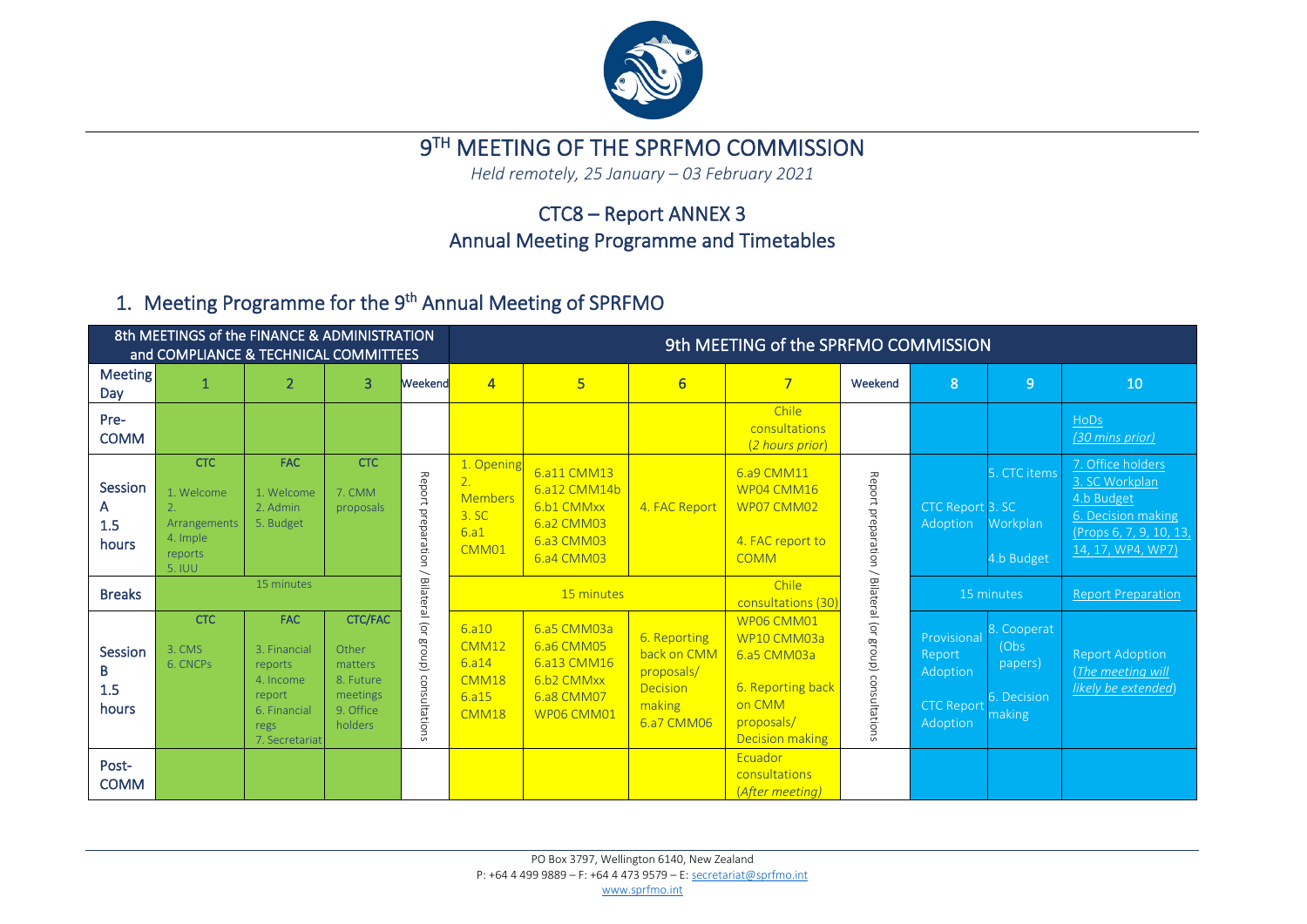

## 2. Timetable(s) for the 9th Annual Meeting of the SPRFMO

#### Western Timezones

| Time Zone   | Location                          | Day 1            | Day 2       | Day 3                                                   |                         | Day 4               | Day 5             | Day 6               | Day 7                                    | Day 8       | Day 9      | Day 10      |
|-------------|-----------------------------------|------------------|-------------|---------------------------------------------------------|-------------------------|---------------------|-------------------|---------------------|------------------------------------------|-------------|------------|-------------|
|             | Rarotonga,                        | 03:00 am,        | 03:00 am,   | 03:00 am,                                               |                         |                     | $1:00$ pm,        | $1:00$ pm,          | $1:00$ pm,                               | 9:00 pm,    | 9:00 pm,   | 9:00 pm,    |
| <b>CKT</b>  | Cook Islands                      | Wednesday,       | Thursday,   | Friday,                                                 |                         | Monday,             | Tuesday,          | Wednesday,          | Thursday,                                | Sunday,     | Monday,    | Tuesday,    |
|             |                                   | 20 Jan 2021      | 21 Jan 2021 | 22 Jan 2021                                             |                         | 25 Jan 2021         | 26 Jan 202        | 27 Jan 2021         | 28 Jan 2022                              | 31 Jan 2021 | 1 Feb 2021 | 2 Feb 2021  |
|             | Honolulu,                         | 03:00 am,        | 03:00 am,   | 03:00 am,                                               |                         | $1:00 \text{ pm}$ , | $1:00$ pm,        | $1:00$ pm,          | $1:00$ pm,                               | 9:00 pm,    | 9:00 pm,   | 9:00 pm,    |
| <b>HST</b>  | United States                     | Wednesday        | Thursday,   | Friday,                                                 | <b>Repor</b>            | Monday,             | Tuesday,          | Wednesday,          | ∕ਨਿ<br>Thursday,                         | Sunday,     | Monday,    | Tuesday,    |
|             | of America                        | 20 Jan 2021      | 21 Jan 2021 | 22 Jan 202                                              |                         | 25 Jan 2022         | 26 Jan 202        | 27 Jan 2021         | 28 Jan 2021 <sup>3</sup>                 | 31 Jan 2021 | 1 Feb 2021 | 2 Feb 2021  |
| <b>CST</b>  |                                   | 08:00 am,        | 08:00 am,   | 08:00 am,                                               | $\frac{1}{\sigma}$      | $6:00 \text{ pm}$ , | $6:00 \text{ pm}$ | $6:00 \text{ pm}$   | $6:00 \text{ pm}$<br>$\overline{\sigma}$ | 02:00 am,   | 02:00 am,  | $02:00$ am, |
|             | Havana,                           | Wednesday,       | Thursday,   | Friday,                                                 | repara                  | Monday,             | Tuesday,          | Wednesday,          | é<br>d<br>Thursday,                      | Monday,     | Tuesday,   | Wednesday,  |
|             | Republic of Cuba                  | 20 Jan 2021      | 21 Jan 2022 | 22 Jan 202                                              |                         | 25 Jan 2021         | 26 Jan 2021       | 27 Jan 2021         | <mark>ี 28 Jan 2021</mark> อิ            | 1 Feb 2021  | 2 Feb 2021 | 3 Feb 2021  |
| ECT         | Guayaquil,<br>Republic of Ecuador | 08:00 am,        | 08:00 am.   | 08:00 am,                                               | ion<br>I                | $6:00 \text{ pm}$   | $6:00 \text{ pm}$ | $6:00 \text{ pm}$ , | $\ddot{\vec{\sigma}}$<br>6:00 pm,        | 02:00 am,   | 02:00 am.  | $02:00$ am, |
|             |                                   | Wednesday        | Thursday,   | Friday,                                                 |                         | Monday,             | Tuesday,          | Wednesday,          | Thursday,                                | Monday,     | Tuesday,   | Wednesday,  |
|             |                                   | 20 Jan 2021      | 21 Jan 2021 | 22 Jan 2021                                             | Bila                    | 25 Jan 2021         | 26 Jan 202        | 27 Jan 2021         | Bila<br>28 Jan 2021                      | 1 Feb 2021  | 2 Feb 2021 | 3 Feb 2021  |
|             |                                   | 08:00 am,        | 08:00 am.   | 08:00 am,                                               | $\overline{\mathbf{e}}$ | $6:00$ pm,          | $6:00 \text{ pm}$ | $6:00 \text{ pm}$ , | $\vec{a}$<br>$6:00 \text{ pm}$           | $02:00$ am, | 02:00 am.  | 02:00 am,   |
| PET         | Lima,<br>Republic of Peru         | Wednesday,       | Thursday,   | Friday,                                                 | ral (or                 | Monday,             | Tuesday,          | Wednesday,          | Thursday,                                | Monday,     | Tuesday,   | Wednesday,  |
| <b>CLST</b> |                                   | 20 Jan 2021      | 21 Jan 2021 | 22 Jan 2021                                             |                         | 25 Jan 202          | 26 Jan 202        | 27 Jan 2021         | 28 Jan 2021 옥                            | 1 Feb 2021  | 2 Feb 2021 | 3 Feb 2021  |
|             |                                   | 10:00 am,        | 10:00 am,   | 10:00 am,                                               | gro                     | $8:00 \text{ pm}$   | $8:00 \text{ pm}$ | $8:00 \text{ pm}$   | $8:00 \text{ pm}$                        | 04:00 am,   | 04:00 am.  | $04:00$ am, |
|             | Santiago,                         | Wednesdav        | Thursday,   | Friday,                                                 | $\overline{d}$          | Monday,             | Tuesday,          | Wednesday.          | l<br>ab<br>Thursday,                     | Monday,     | Tuesday,   | Wednesday,  |
|             | Republic of Chile                 | 20 Jan 2021      | 21 Jan 2021 | 22 Jan 202                                              | Sc                      | 25 Jan 202          | 26 Jan 202        | 27 Jan 2021         | 28 Jan 2021<br>$\Omega$                  | 1 Feb 2021  | 2 Feb 2021 | 3 Feb 2021  |
|             | Tórshavn,                         | 1:00 pm,         | 1:00 pm,    | 1:00 pm,                                                |                         | $11:00$ pm,         | $11:00$ pm,       | $11:00$ pm,         | 11:00 pm,                                | 07:00 am,   | 07:00 am,  | 07:00 am,   |
| WET         | Kingdom of Denmarl                | Wednesday,       |             |                                                         |                         | Monday,             | Tuesday,          | Wednesday,          | Thursday,                                |             | Tuesday,   | Wednesday,  |
|             | in respect of the                 |                  | Thursday,   | Friday,                                                 | nsultations             |                     |                   |                     | نغا<br>باي<br>28 Jan 2021 9              | Monday,     |            |             |
|             | Faroe Islands                     | 20 Jan 2021      | 21 Jan 2021 | 22 Jan 2021<br>25 Jan 2021<br>26 Jan 202<br>27 Jan 2021 |                         | 1 Feb 2021          | 2 Feb 2021        | 3 Feb 2021          |                                          |             |            |             |
|             | Brussels,                         | $2:00$ pm,       | $2:00$ pm,  | $2:00$ pm,                                              |                         | 11:59 pm,           | 11:59 pm,         | 11:59 pm,           | 11:59 pm,                                | 08:00 am,   | 08:00 am,  | 08:00 am,   |
| CET         | Belgium,                          | <b>Wednesday</b> | Thursday,   | Friday,                                                 |                         | Monday,             | Tuesday,          | Wednesday,          | Thursday,                                | Monday,     | Tuesday,   | Wednesday,  |
|             | European Union                    | 20 Jan 2021      | 21 Jan 2021 | 22 Jan 2021                                             |                         | 25 Jan 2021         | 26 Jan 2021       | 27 Jan 2021         | 28 Jan 2022                              | 1 Feb 2021  | 2 Feb 2021 | 3 Feb 2021  |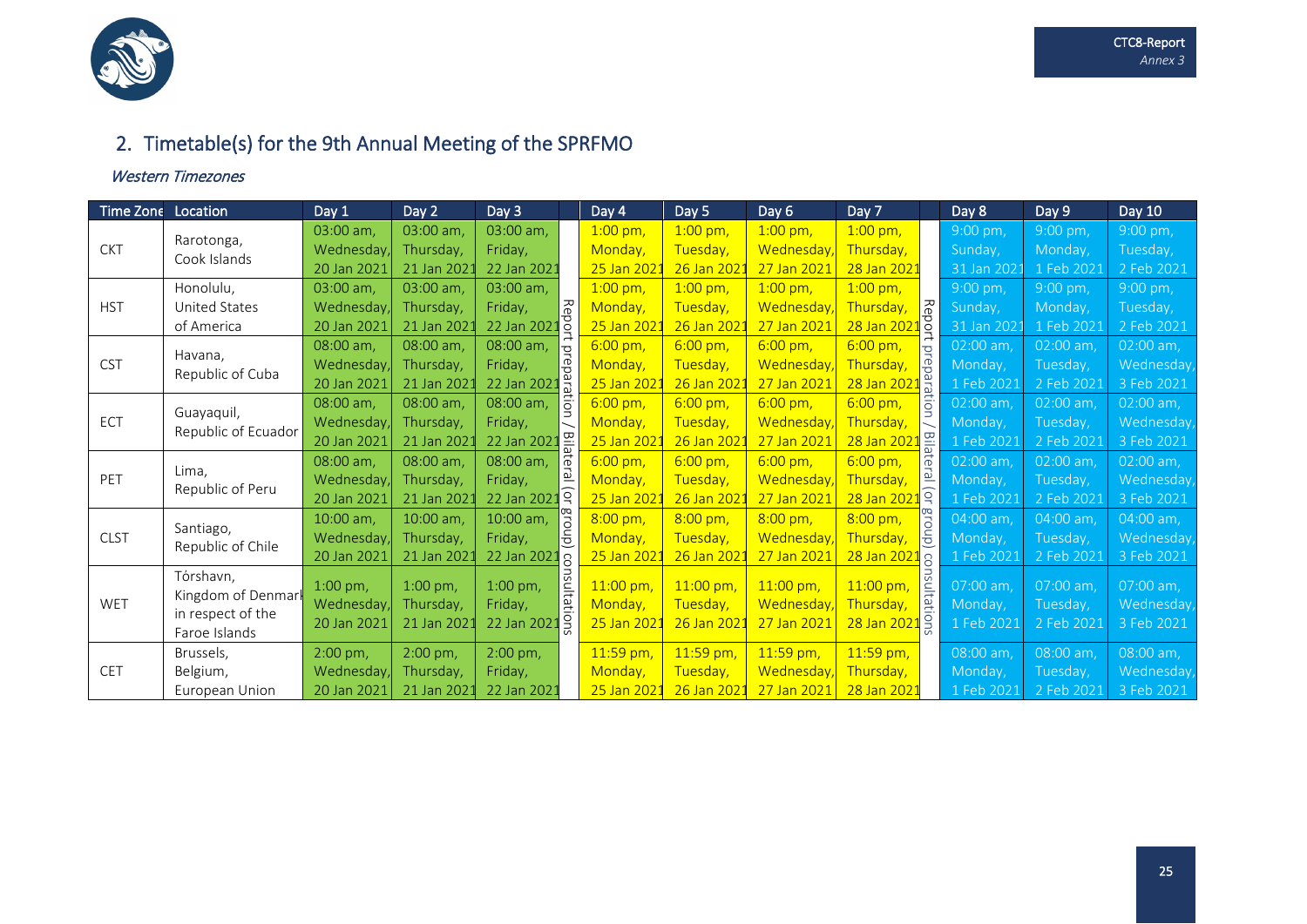

#### Eastern Timezones

| Time Zone   | Location                    | Day 1               | Day 2       | Day 3                            |                                                                                    | Day 4       | Day 5              | Day 6       | Day 7                        |                | Day 8        | Day 9               | Day 10              |
|-------------|-----------------------------|---------------------|-------------|----------------------------------|------------------------------------------------------------------------------------|-------------|--------------------|-------------|------------------------------|----------------|--------------|---------------------|---------------------|
|             | Moscow,                     | $4:00 \text{ pm}$ , | 4:00 pm,    | 4:00 pm,                         |                                                                                    | $02:00$ am, | $02:00$ am,        | $02:00$ am, | $02:00$ am,                  |                | 10:00 am,    | $10:00$ am          | 10:00 am,           |
| <b>MSK</b>  | Russian Federation          | Wednesday,          | Thursday,   | Friday,                          |                                                                                    | Tuesday,    | <b>Wednesday</b> , | Thursday,   | Friday,                      |                | Monday,      | Tuesday,            | Wednesday,          |
|             |                             | 20 Jan 2021         | 21 Jan 2021 | 22 Jan 2021 R                    |                                                                                    | 26 Jan 2021 | 27 Jan 2021        | 28 Jan 2021 | 29 Jan 2021 R                |                | 1 Feb 2021   | 2 Feb 202           | 3 Feb 2021          |
| <b>CST</b>  | Beijing,                    | $9:00$ pm,          | 9:00 pm,    | 9:00 pm,                         | port                                                                               | 07:00 am,   | $07:00$ am,        | 07:00 am,   | $07:00$ am,                  | $\overline{5}$ | 3:00 pm,     | 3:00 pm,            | $3:00 \text{ pm}$ , |
|             | People's Republic of        | Wednesday,          | Thursday,   | Friday,                          | $\overline{a}$                                                                     | Tuesday,    | <b>Wednesday</b> , | Thursday,   | Friday,                      |                | Monday,      | Tuesday,            | Wednesday,          |
|             | China                       | 20 Jan 2021         | 21 Jan 2021 | 22 Jan 2021                      | $1\overline{5}$<br>ler<br>Pa<br>9:00 pm,<br>Friday, $\frac{12}{10}$<br>22 Jan 2021 | 26 Jan 2021 | 27 Jan 2021        | 28 Jan 2022 | <mark>29 Jan 2021</mark> 용   |                | 1 Feb 2021   | 2 Feb 2021          | 3 Feb 2021          |
|             |                             | 9:00 pm,            | 9:00 pm,    |                                  |                                                                                    | 07:00 am,   | $07:00$ am,        | $07:00$ am, | $07:00$ am,                  | 흜              | 3:00 pm,     | 3:00 pm,            | 3:00 pm,            |
| <b>CST</b>  | Taipei,<br>Chinese Taipei   | Wednesday,          | Thursday,   |                                  |                                                                                    | Tuesday,    | <b>Wednesday</b> , | Thursday,   | Friday,                      | 응              | Monday,      | Tuesday,            | Wednesday,          |
|             |                             | 20 Jan 2021         | 21 Jan 2021 |                                  |                                                                                    | 26 Jan 2021 | 27 Jan 2021        | 28 Jan 2021 | 29 Jan 2021                  |                | 1 Feb 2021   | 2 Feb 2021          | 3 Feb 2021          |
| <b>KST</b>  | Seoul,<br>Republic of Korea | 10:00 pm,           | 10:00 pm,   | 10:00 pm,                        | 일<br>이<br>$\bar{\sigma}$                                                           | 08:00 am,   | $08:00$ am,        | $08:00$ am, | $08:00$ am,                  | Bila           | $4:00$ pm,   | $4:00 \text{ pm}$ . | $4:00 \text{ pm}$ , |
|             |                             | Wednesday           | Thursday,   | Friday,                          |                                                                                    | Tuesday,    | Wednesday,         | Thursday,   | Friday,                      | ನ              | Monday,      | Tuesday,            | Wednesday,          |
|             |                             | 20 Jan 2021         | 21 Jan 2021 | 22 Jan 2021 <sup>oj</sup>        |                                                                                    | 26 Jan 2021 | 27 Jan 2021        | 28 Jan 2021 | 29 Jan 2021 <sup>d</sup>     |                | $1$ Feb 2021 | 2 Feb 2021          | 3 Feb 2021          |
|             |                             | 11:59 pm,           | 11:59 pm,   | 11:59 pm,                        | <b>P</b>                                                                           | 10:00 am,   | $10:00$ am,        | $10:00$ am, | 10:00 am,                    |                | 6:00 pm,     | 6:00 pm,            | $6:00 \text{ pm}$ , |
| AEDT        | Canberra,<br>Australia      | <b>Wednesday</b>    | Thursday,   | Friday,                          | <b>BLC</b>                                                                         | Tuesday,    | Wednesday,         | Thursday,   | Friday,                      | рк<br>С        | Monday,      | Tuesday,            | Wednesday,          |
|             |                             | 20 Jan 2021         | 21 Jan 2021 | 22 Jan 2021 S                    |                                                                                    | 26 Jan 2021 | 27 Jan 2021        | 28 Jan 2021 | 29 Jan 2021 등                |                | 1 Feb 2021   | 2 Feb 2021          | 3 Feb 2021          |
|             |                             | 11:59 pm,           | 11:59 pm,   | 11:59 pm,                        | l S                                                                                | 10:00 am,   | 10:00 am,          | $10:00$ am, | $10:00$ am,                  | $\Omega$       | 6:00 pm,     | 6:00 pm,            | 6:00 pm,            |
| <b>VUT</b>  | Port Vila,                  | Wednesday,          | Thursday,   |                                  |                                                                                    | Tuesday,    | Wednesday.         | Thursday,   | Friday,                      | 5J             | Monday,      | Tuesday,            | Wednesday,          |
|             | Republic of Vanuatu         | 20 Jan 2021         | 21 Jan 2021 | Friday, $\frac{50}{22}$ Jan 2021 |                                                                                    | 26 Jan 2021 | 27 Jan 2021        | 28 Jan 202  | $29$ Jan 2021 $\frac{2}{31}$ |                | 1 Feb 2021   | 2 Feb 202           | 3 Feb 2021          |
|             |                             | 02:00 am,           | 02:00 am,   | 02:00 am,                        | lã                                                                                 | 11:59 am,   | $11:59$ am,        | $11:59$ am, | 11:59 am,                    | $\frac{1}{10}$ | 8:00 pm,     | 8:00 pm,            | 8:00 pm,            |
| <b>NZDT</b> | Wellington,                 | Thursday,           | Friday,     | Saturday,                        | <u>್</u>                                                                           | Tuesday,    | Wednesday,         | Thursday,   | Friday,                      | m              | Monday,      | Tuesday,            | Wednesday,          |
|             | New Zealand                 | 21 Jan 2021         | 22 Jan 2021 | 23 Jan 2021                      |                                                                                    | 26 Jan 2021 | 27 Jan 2021        | 28 Jan 2021 | 29 Jan 2021                  |                | 1 Feb 2021   | 2 Feb 202           | 3 Feb 2021          |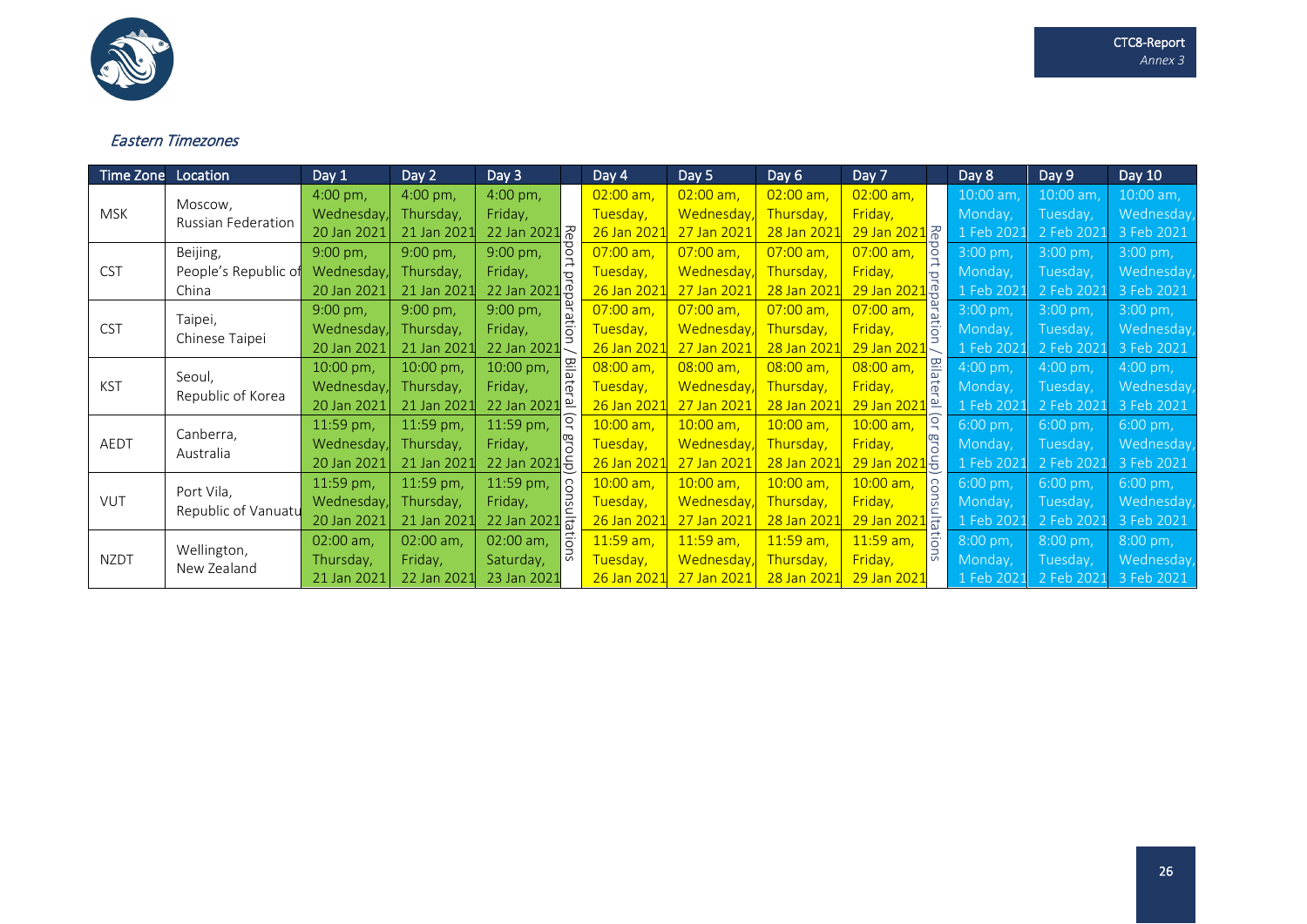

#### **CNCPs**

| Time Zone Location |                                  | Day 1       | Day 2       | Day 3       |                | Day 4                  | Day 5             | Day 6              | Day 7              | Day 8        | Day 9       | Day 10                           |
|--------------------|----------------------------------|-------------|-------------|-------------|----------------|------------------------|-------------------|--------------------|--------------------|--------------|-------------|----------------------------------|
| <b>EST</b>         | Panama City,                     | 08:00 am.   | 08:00 am,   | 08:00 am.   | $\overline{v}$ | $6:00 \,\mathrm{pm}$   | $6:00 \text{ pm}$ | $6:00 \text{ pm}$  | $6:00 \text{ pm}$  | $02:00$ am.  | $02:00$ am. | $02:00$ am,                      |
|                    | Republic of                      | Wednesday,  | Thursday,   | Friday,     |                | Monday,                | Tuesday,          | Wednesday,         | Thursday,          | Monday,      | Tuesday,    | Wednesday,                       |
|                    | Panama                           | 20 Jan 2021 | 21 Jan 2021 | 22 Jan 2021 |                | 25 Jan 202             | 26 Jan 2021       | 27 Jan 2021        | 28 Jan 2021        |              |             | 1 Feb 2021 2 Feb 2021 3 Feb 2021 |
| AST                | Willemstad,<br>Curaçao           | 09:00 am.   | 09:00 am.   | 09:00 am.   |                | $7:00 \,\mathrm{pm}$ . | $7:00$ pm,        | $7:00 \text{ pm}$  | $7:00 \text{ pm}$  | $03:00$ am.  | $03:00$ am. | $03:00$ am.                      |
|                    |                                  | Wednesday,  | Thursday,   | Friday,     |                | Monday.                | Tuesday,          | Wednesday,         | Thursday,          | Mondav.      | Tuesday,    | Wednesday,                       |
|                    |                                  | 20 Jan 2021 | 21 Jan 2021 | 22 Jan 2021 |                | 25 Jan 2021            | 26 Jan 2021       | 27 Jan 2021        | 28 Jan 2021        |              |             | 1 Feb 2021 2 Feb 2021 3 Feb 2021 |
| <b>GMT</b>         | Monrovia,<br>Republic of Liberia | $1:00$ pm,  | $1:00$ pm,  | $1:00$ pm,  | g              | $11:00$ pm,            | $11:00$ pm,       | $11:00 \text{ pm}$ | $11:00 \text{ pm}$ | $07:00$ am.  | $07:00$ am. | $07:00$ am,                      |
|                    |                                  | Wednesday,  | Thursdav.   | Friday,     |                | Monday.                | Tuesday,          | Wednesday.         | Thursdav.          | Mondav.      | Tuesday,    | Wednesday,                       |
|                    |                                  | 20 Jan 2021 | 21 Jan 2021 | 22 Jan 2021 |                | 25 Jan 2021            | 26 Jan 2021       | 27 Jan 2021        | 28 Jan 2021        | $1$ Feb 2021 |             | 2 Feb 2021 3 Feb 2021            |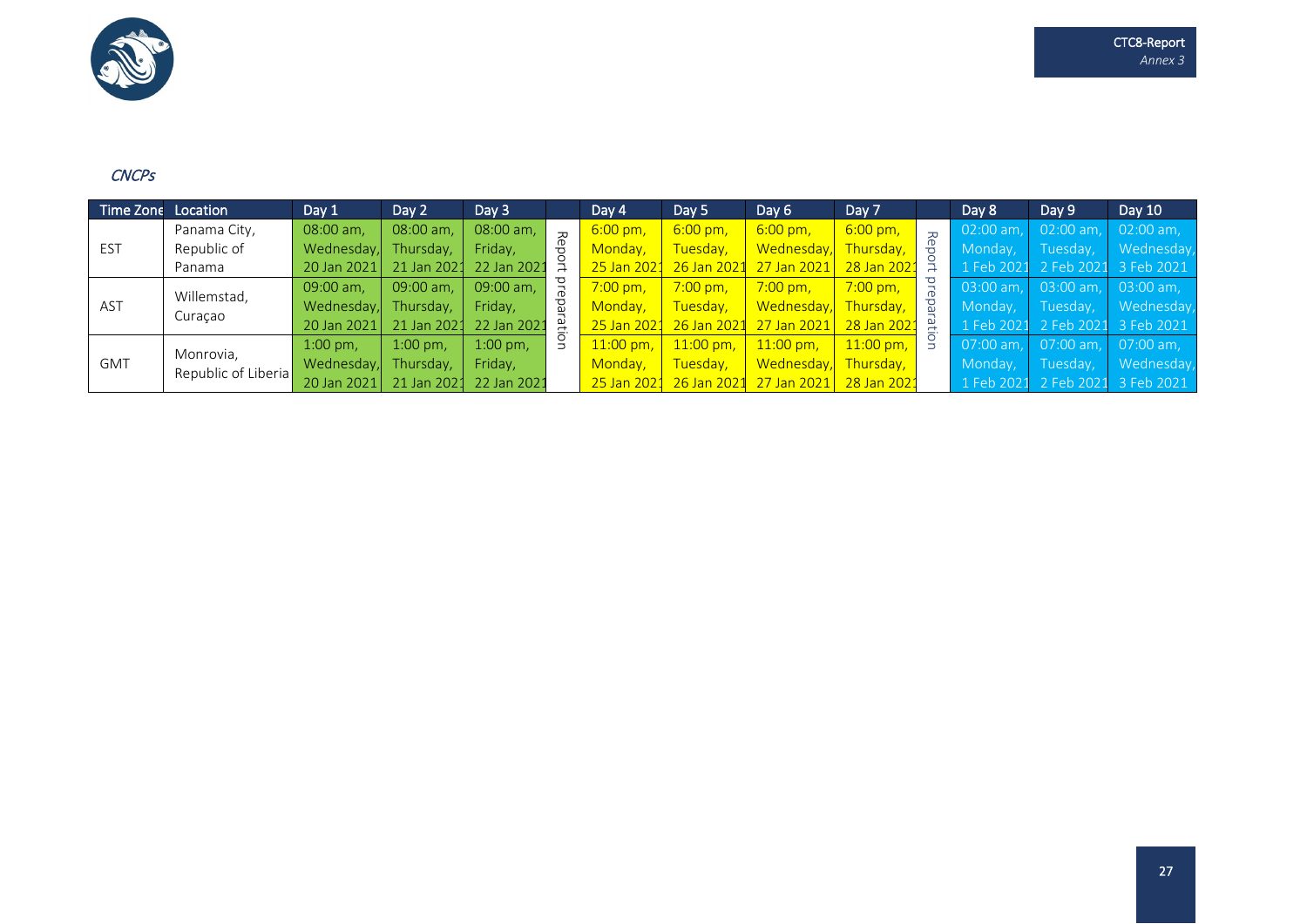

# <span id="page-29-0"></span>8<sup>TH</sup> MEETING OF THE COMPLIANCE AND TECHNICAL COMMITTEE

*21-23 January 2021*

## CTC8 – Report ANNEX 4 Provisional Compliance Report

*As per paragraph 18 of CMM 10-2020 (CMS), the Provisional Compliance Report shall not constitute public domain data, but the Final Compliance Report and the executive summary shall be public domain data (refer Annex 6a [of the COMM9-Report\)](https://www.sprfmo.int/assets/0-2021-Annual-Meeting/Reports/Annex-6a-Final-Compliance-Report-on-Members-and-CNCPs-2019-20.pdf).*